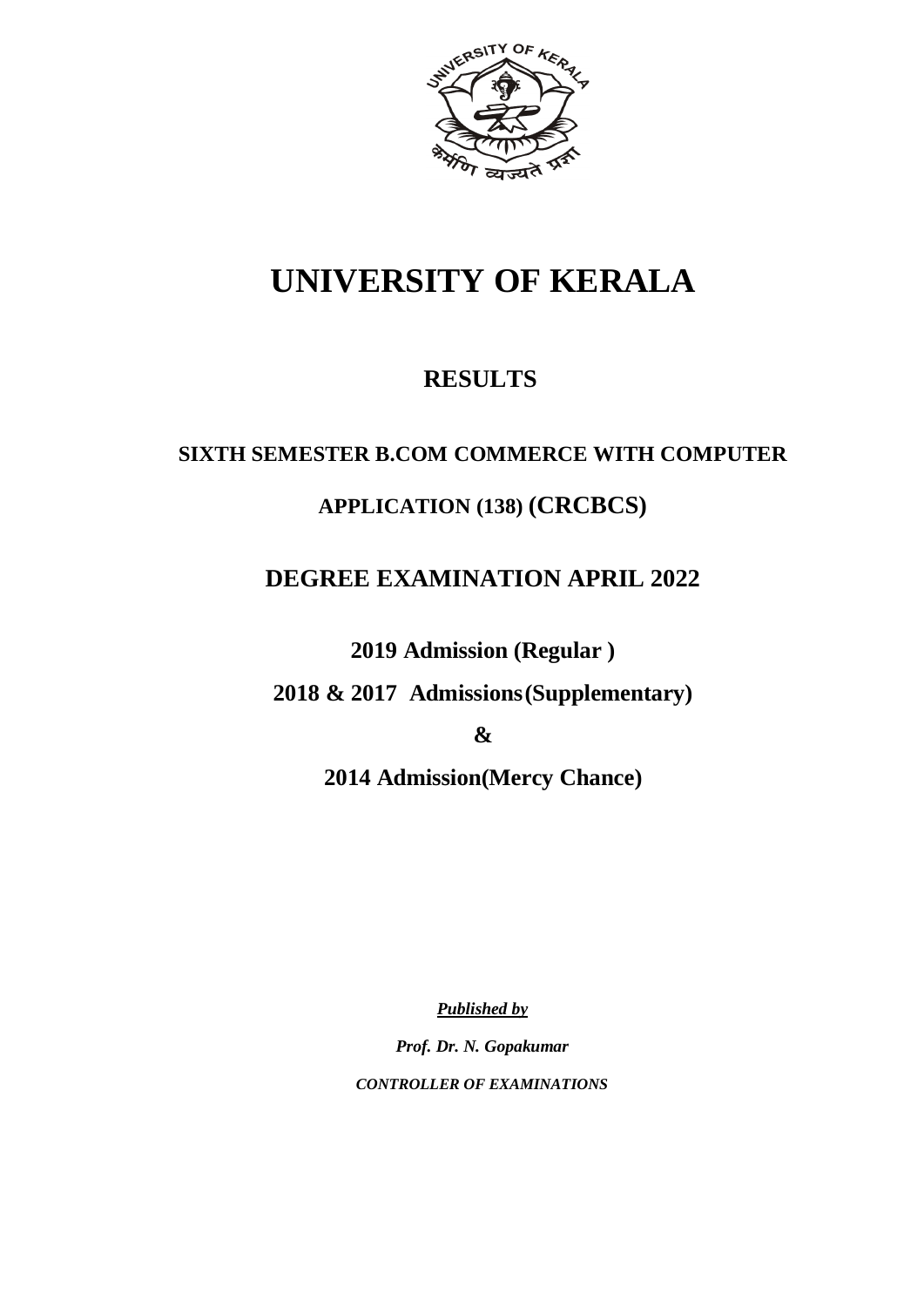



# **No. ES II/ES IX/2022** Thiruvananthapuram

Dated: 24/05/2022

# **S Y N D I C A T E – I N – C I R C U L A T I O N**

 The results of the Career Related First Degree Programme Under CBCSS Group 2(b) **Sixth Semester B.Com Commerce with Computer Application (138) (Regular - 2019 Admn., Supplementary –2018 & 2017 Admns. & Mercy Chance-2014 Admn.) Degree Examination April 2022** as declared by the respective Board of Examiners are given below.

| <b>Name of Examination</b>                                                                                                                                                              | <b>Total</b><br><b>Registered</b> | <b>Total</b><br><b>Appeared</b> | <b>Total</b><br><b>Pass</b> | % Pass  |
|-----------------------------------------------------------------------------------------------------------------------------------------------------------------------------------------|-----------------------------------|---------------------------------|-----------------------------|---------|
| <b>Sixth Semester B.Com</b><br><b>Commerce with Computer</b><br><b>Application (138)</b> [2018]<br>Scheme - (Regular - 2019<br><b>Admn,Supplementary-2018</b><br>Admn) April 2022       | 2029                              | 2006                            | 1197                        | 59.67 % |
| <b>Sixth Semester B.Com</b><br><b>Commerce with Computer</b><br><b>Application (138) (2015)</b><br>Scheme) (Supplementary –<br>2017 Admn.) Degree<br><b>Examinations April 2022</b>     | 152                               | 139                             | 73                          | 52.52 % |
| <b>Sixth Semester B.Com</b><br><b>Commerce with Computer</b><br><b>Application (138) (2014</b><br><b>Scheme)</b> (Mercy Chance-<br>2014 Admn.) Degree<br><b>Examinations April 2022</b> | 7                                 | 6                               | 3                           | 50%     |

The results may be approved. It is proposed to publish the results on: 24/05/2022

Sd/-

# **CONTROLLER OF EXAMINATIONS**

To,

- 1. E.J.III,
- 2. E.J. IX
- 3. PRO
- 4. Enquiry
- 5. IT Cell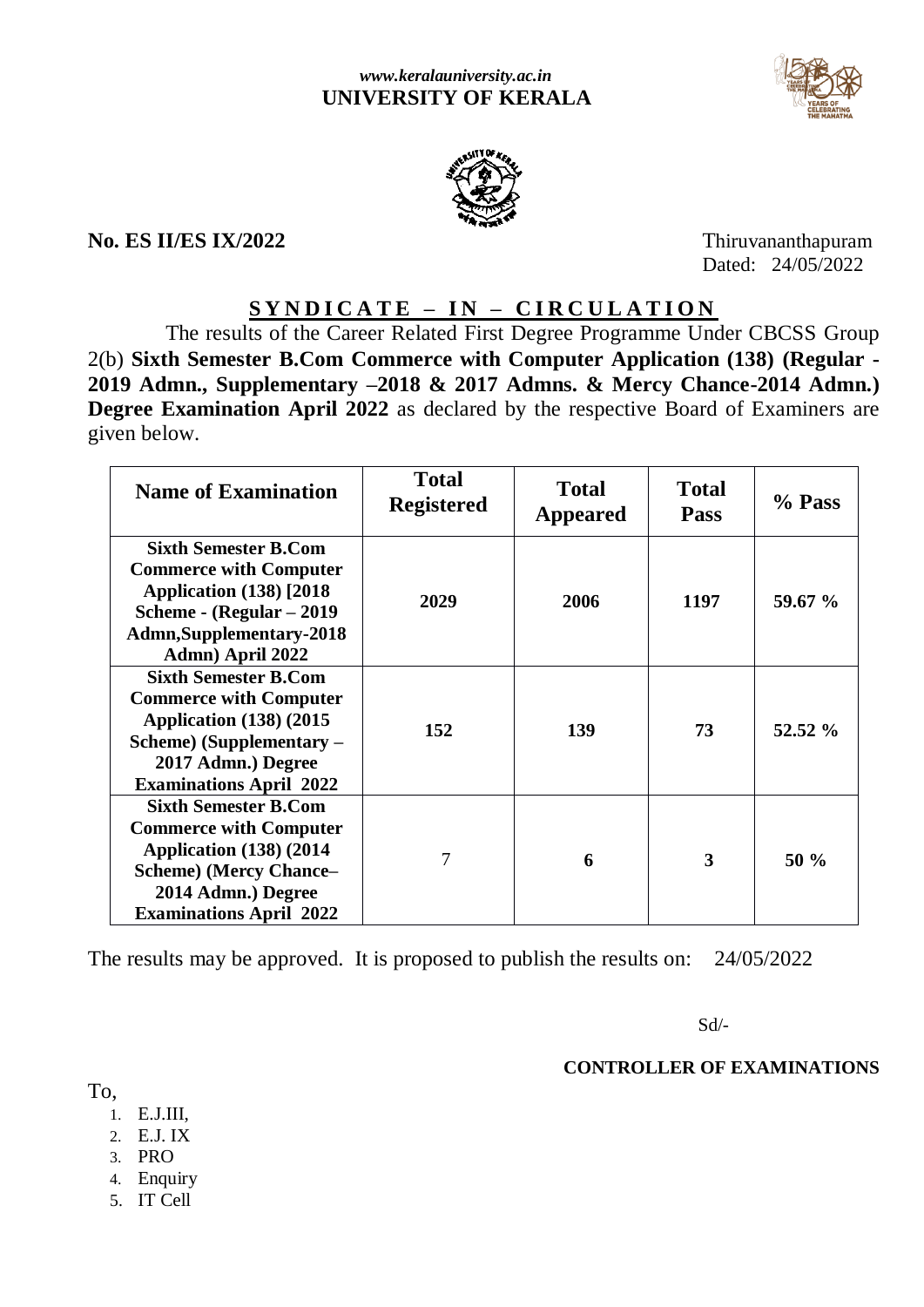

- 1. The following is the provisional list of Register Numbers of the successful candidates at the Career Related First Degree Programme Under CBCSS Group 2(b) **Sixth Semester B.Com Commerce with Computer Application (138) (Regular - 2019Admn. , Supplementary – 2018 and 2017Admns and Mercy chance -2014 Admn ) Degree Examination April 2022** as declared by the Board of Examiners.
- 2. For the successful completion of a semester a student of **2014** admission has to score a minimum SCPA of 4.00(E Grade).A minimum of 40% of marks (E Grade) is required for passing a course with a separate minimum of 40% (E Grade) for Continuous Evaluation and End Semester Evaluation
- 3. For 2015 Admn. Onwards , a student has to score a minimum of 35% marks each for ESE and CE for a course pass. However, 40% in aggregate (CE+ESE) is required for a semester pass.
- 4. The last date for revaluation and scrutiny is **04/06/2022** . Candidates should make use of draft mark list available in the university website for applying for revaluation. Application for scrutiny and revaluation should be **submitted online only**.

| <b>COURSE CODE</b> | <b>COURSE</b>                  |
|--------------------|--------------------------------|
| CC 1641            | Auditing                       |
| CC 1642            | <b>Applied Costing</b>         |
| CC 1643            | <b>Management Accounting</b>   |
| CC 1644            | <b>Computerised Accounting</b> |
|                    | Electicve                      |
| CC 1645            | Project                        |
| CC 1646            | Computerized Accounting Lab    |

# **2019&2018 Admn. (2018 Scheme)**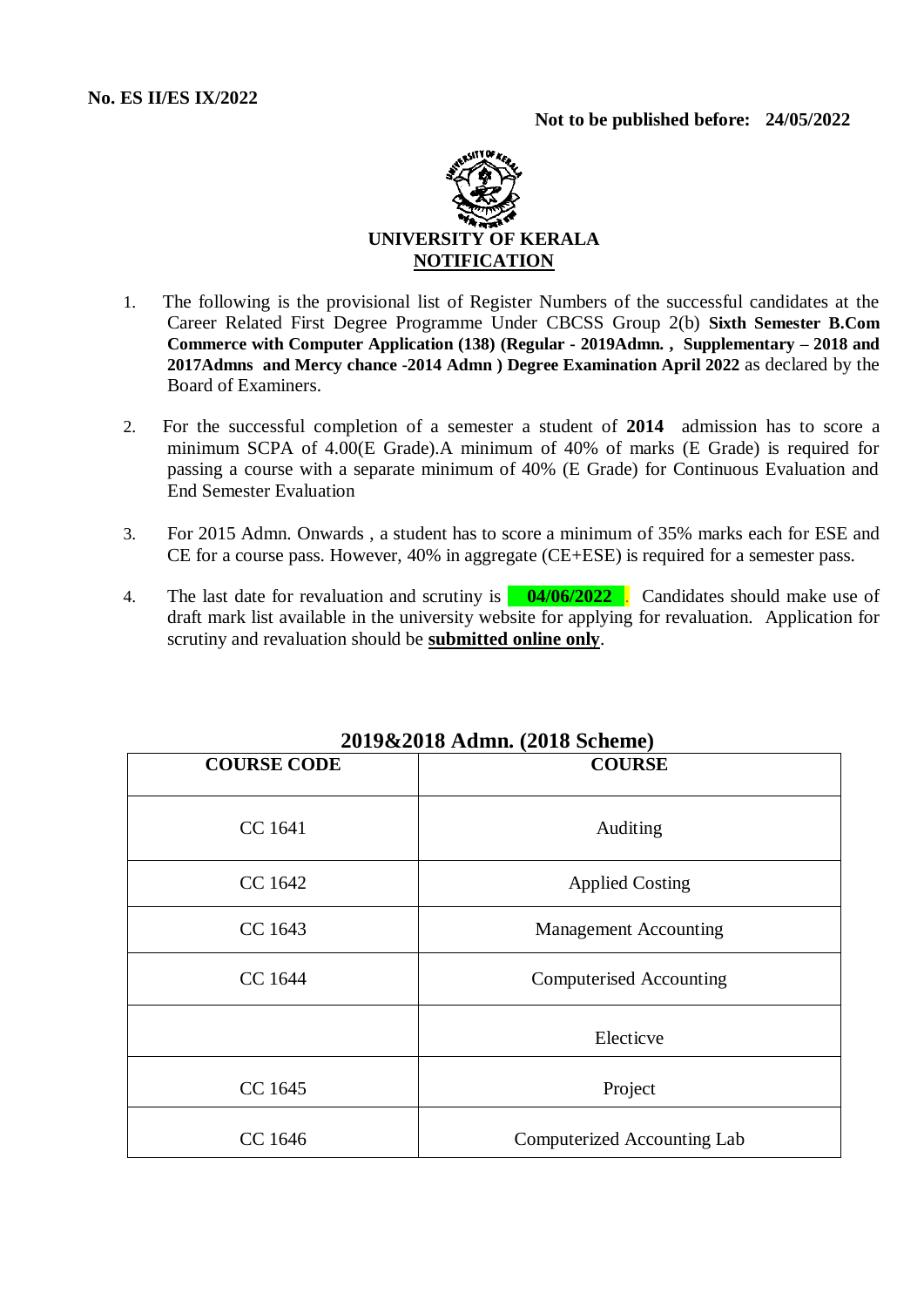| $\mu$ uli $\mu$ ( $\mu$ ulio duieline) |                              |  |  |
|----------------------------------------|------------------------------|--|--|
| <b>COURSE CODE</b>                     | <b>COURSE</b>                |  |  |
| CC 1641                                | Computerized Accounting      |  |  |
| CC 1642                                | <b>Management Accounting</b> |  |  |
| CC 1643                                | <b>Applied Costing</b>       |  |  |
| CC 1644                                | Auditing                     |  |  |
|                                        | Electicve                    |  |  |
| CC 1645                                | Project                      |  |  |
| CC 1646                                | Computerized Accounting Lab  |  |  |

**2017Admn (2015 Scheme)**

**2014 Admn (2014 Scheme)**

| <b>COURSE CODE</b> | <b>COURSE</b>                  |
|--------------------|--------------------------------|
|                    |                                |
| CC 1641            | <b>Computerized Accounting</b> |
| CC 1642            | <b>Management Accounting</b>   |
| CC 1643            | <b>Applied Costing</b>         |
| CC 1644            | Auditing                       |
|                    | Electicve                      |
| CC 1645            | Project                        |
| CC 1646            | Computerized Accounting Lab    |

# **Sd/- CONTROLLER OF EXAMINATIONS**

University Buildings, Thiruvananthapuram Date: 24/05/2022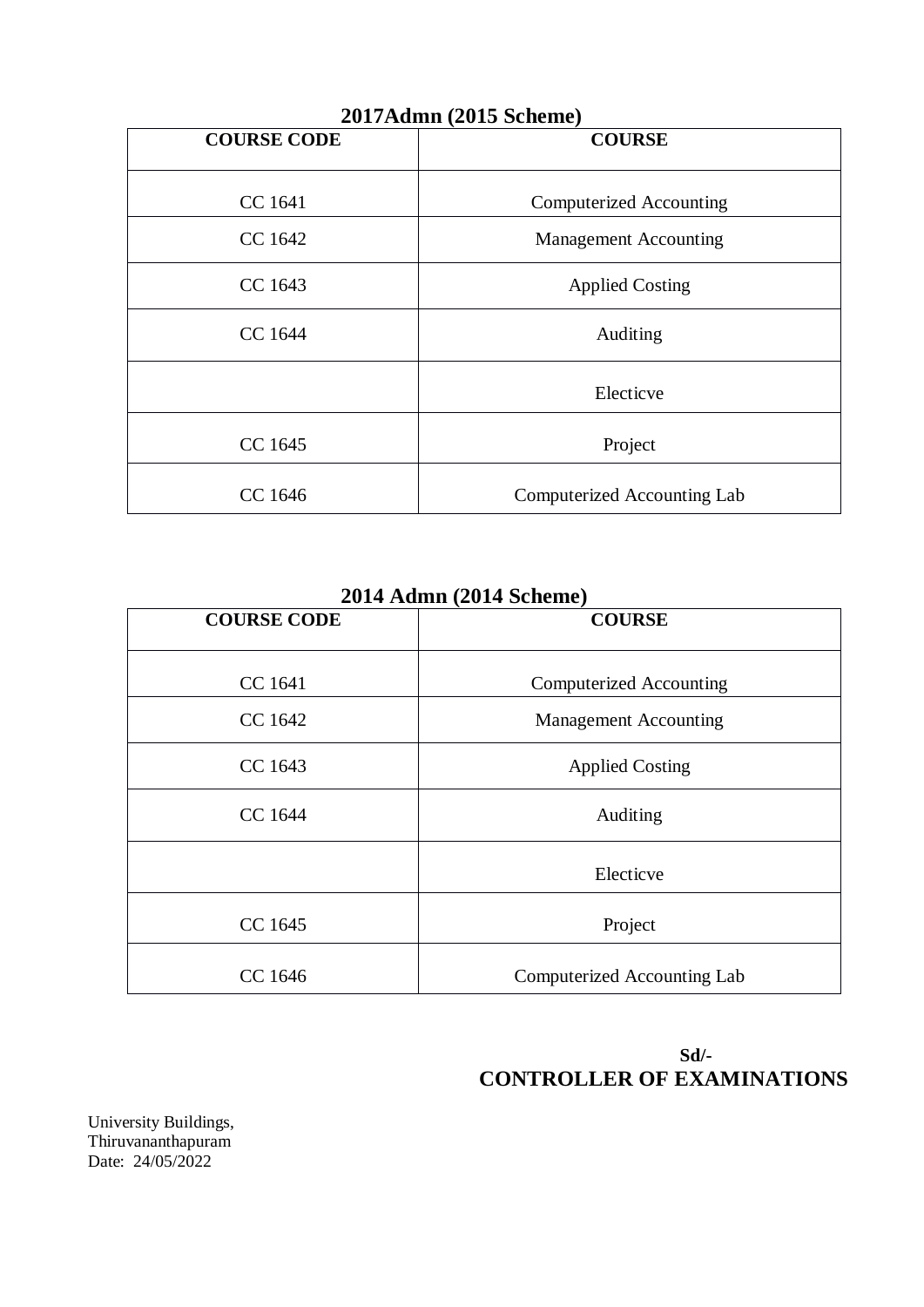**Result of Sixth Semester CR B.Com Commerce with Computer Application (138)**

# **(Regular - 2019Admn. and Supplementary – 2017 & 2018 Admns.**

# **Mercy Chance -2014 Admn)**

# **Degree Examination April 2022**

### **College Code : 135**

# **Sree Ayyappa College, Thiruvanvandoor, Pathanamthitta**

# **B.Com - Commerce with Computer Application(138)**

| <b>Course Pass</b>                                |                  |                 |                    |                    |
|---------------------------------------------------|------------------|-----------------|--------------------|--------------------|
| 19135004(7.509)                                   | 009(5.987)       | 011(6.087)      | 015(6.239)         | 022(7.080)         |
| 023(6.207)                                        | 034(6.648)       | 038(6.802)      | 041(6.257)         | 060(6.918)         |
| 17135045(5.452)                                   |                  |                 |                    |                    |
| All Pass (Semester scores given in brackets)      |                  |                 |                    |                    |
| 19135002(5.78 D)                                  | 003(5.57 D)      | 004(7.42 B)     | 007(6.55 C)        | 008(6.59 C)        |
| 009(6.78 C)                                       | 011(6.37 C)      | 012(7.36 B)     | 013(6.17 C)        | 014(7.06 B)        |
| 015(7.39 B)                                       | 018(7.01 B)      | 022(7.53 B)     | 023(6.49 C)        | 029(6.66 C)        |
| 031(7.12 B)                                       | 033(5.57 D)      | 034(6.88 C)     | 035(6.26 C)        | 037(5.87 D)        |
| 038(8.05 A)                                       | 039(6.36 C)      | 040(6.28 C)     | 041(6.86 C)        | $042(6.5)$ C)      |
| 043(6.55 C)                                       | 045(6.46 C)      | 048(5.66 D)     | 049(7.04 B)        | 050(5.94 D)        |
| 051(6.89 C)                                       | 052(7.28 B)      | 056(6.83 C)     | 058(6.46 C)        | 059(6.09 C)        |
| 060(7.59 B)                                       | 18135001(6.08 C) | 015(6.79 C)     | 017(5.96 D)        | $018(6.35)$ C)     |
| 025(6.23 C)                                       | 17135002(5.22 D) | 028(5.88 D)     | 029(5.26 D)        | 033(5.81 D)        |
| 036(5.56 D)                                       | 037(5.22 D)      | 042(5.15 D)     | 045(6.65 C)        |                    |
| Passed in Parts (Subject codes given in brackets) |                  |                 |                    |                    |
| 19135001(1,2,4,6,7)                               | 005(2,6,7)       | 006(1, 2, 6, 7) | 019(2,6,7)         | 020(1, 2, 5, 6, 7) |
| 021(1, 2, 5, 6, 7)                                | 024(1,2,6,7)     | 025(1,2,6,7)    | 026(1,2,3,6,7)     | 027(2,5,6,7)       |
| 028(1, 2, 5, 6, 7)                                | 030(1,2,3,5,6,7) | 032(1,3,5,6,7)  | 046(2, 4, 5, 6, 7) | 047(2, 4, 5, 6, 7) |
| 053(3,6,7)                                        | 054(1,4,5,6,7)   | 055(6,7)        | 057(3,5,6,7)       | 18135009(2,4)      |
| 17135007(2,3,4)                                   | 019(4)           |                 |                    |                    |
|                                                   |                  |                 |                    |                    |

**College Code : 149**

# **Mar Gregorios College of Arts & Science, Punnapra, Alappuzha**

| <b>Course Pass</b>                                |                  |                |                 |                  |
|---------------------------------------------------|------------------|----------------|-----------------|------------------|
| 19149002(7.441)                                   | 003(7.760)       | 004(8.063)     | 008(7.348)      | 009(6.760)       |
| 015(7.002)                                        | 018(6.169)       | 019(6.249)     | 024(6.792)      | 028(7.632)       |
| 030(7.203)                                        | 033(7.136)       | 043(6.846)     | 17149016(5.047) |                  |
| All Pass (Semester scores given in brackets)      |                  |                |                 |                  |
| 19149002(7.56 B)                                  | 003(8.06 A)      | 004(8.37 A)    | 005(6.09 C)     | 006(6.08 C)      |
| 007(6.52 C)                                       | 008(7.67 B)      | 009(7.31 B)    | 011(6.22 C)     | 012(6.56 C)      |
| 013(7.48 B)                                       | 015(7.25 B)      | 016(6.26)      | 017(7.08 B)     | 018(6.22 C)      |
| 019(6.67 C)                                       | 020(6.81 C)      | 021(5.92 D)    | 022(5.88 D)     | $024(6.8)$ C)    |
| 025(6.94 C)                                       | 026(6.25 C)      | 027(5.35 D)    | 028(7.82 B)     | 029(6.95 C)      |
| 030(7.62 B)                                       | 031(6.66 C)      | $032(6.23)$ C) | 033(7.38 B)     | 034(6.09 C)      |
| 036(5.58 D)                                       | 037(6.35 C)      | 038(6.94 C)    | 039(6.9 C)      | 042(7.29 B)      |
| 043(7.39 B)                                       | 044(5.73 D)      | 045(6.96 C)    | 046(6.36 C)     | 047(6.59 C)      |
| 048(6.96 C)                                       | 18149040(5.08 D) | $048(5.8)$ D)  | 056(5.69 D)     | 17149016(5.57 D) |
| Passed in Parts (Subject codes given in brackets) |                  |                |                 |                  |
| 19149001(1,3,4,5,6,7)010(2,3,4,5,6,7)             |                  | 023(2,3,4,6,7) | 035(1,3,4,6,7)  | 040(6,7)         |
| 049(3,6,7)                                        | 050(3,4,5,6,7)   |                |                 |                  |
|                                                   |                  |                |                 |                  |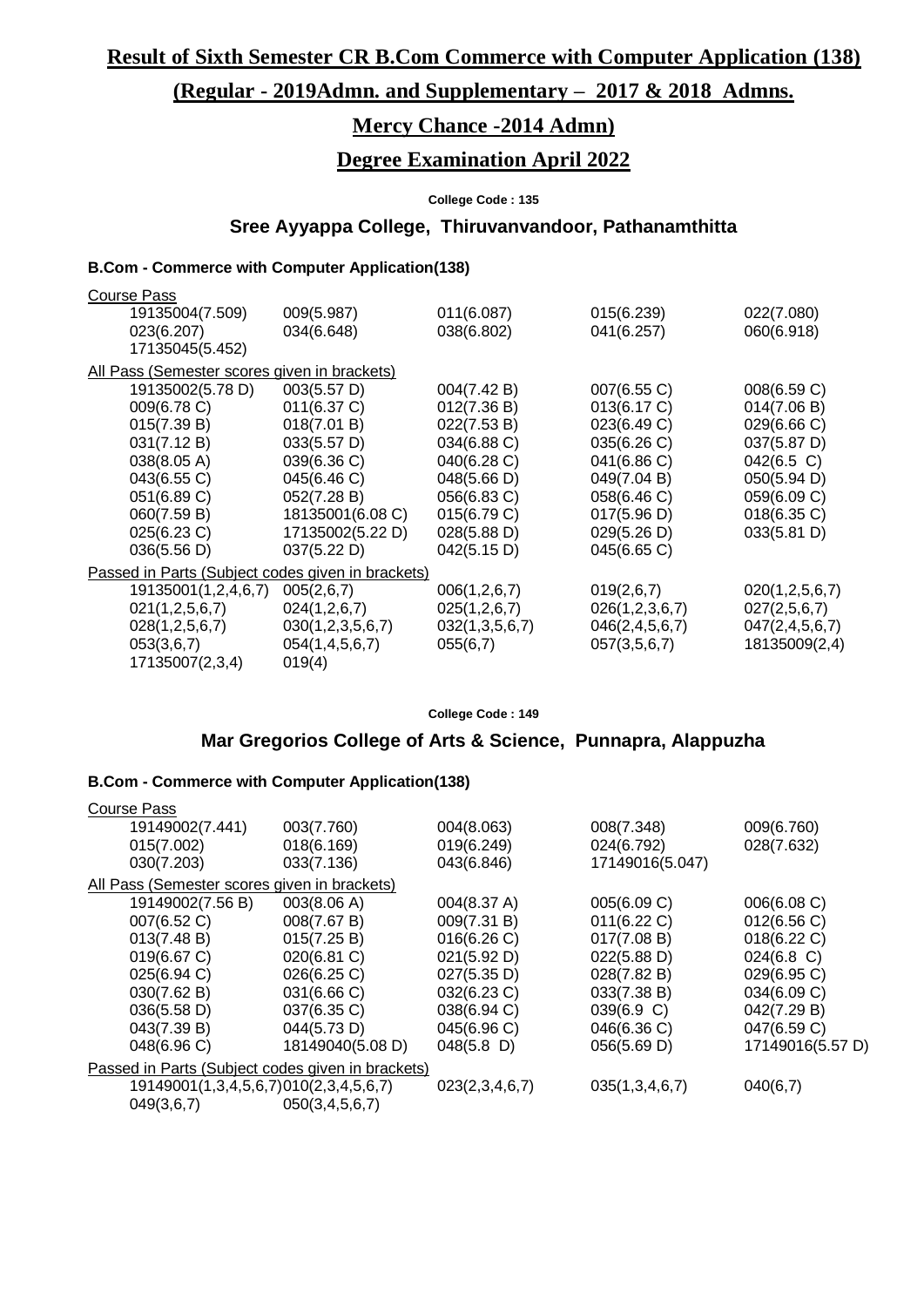# **Mother Theresa College, Nellikad, Kattakada, Thiruvananthapuram**

### **B.Com - Commerce with Computer Application(138)**

| <b>Course Pass</b>                                |                  |                  |              |                  |
|---------------------------------------------------|------------------|------------------|--------------|------------------|
| 19150027(7.950)                                   | 033(7.132)       | 035(7.013)       | 048(7.171)   | 17150001(4.784)  |
| All Pass (Semester scores given in brackets)      |                  |                  |              |                  |
| 19150001(6.32 C)                                  | 003(5.81 D)      | 005(6.48 C)      | 008(6.16 C)  | 009(7.27 B)      |
| 010(5.93 D)                                       | 011(5.77 D)      | 012(5.96 D)      | 015(6.05 C)  | 019(6.66 C)      |
| 022(6.25 C)                                       | 024(6.52 C)      | 025(6.62 C)      | 026(6.44 C)  | 027(8.32 A)      |
| 029(6.74 C)                                       | 030(5.87 D)      | 032(5.76 D)      | 033(7.17 B)  | 034(6.27 C)      |
| 035(6.97 C)                                       | 037(6.16 C)      | 038(6.11 C)      | 040(6.41 C)  | 041(5.46 D)      |
| $042(5.9)$ D)                                     | 043(8.37 A)      | 046(5.33 D)      | 047(6.86 C)  | 048(7.7 B)       |
| 049(5.37 D)                                       | 050(7.04 B)      | 051(7.86 B)      | 052(6.37 C)  | 053(6.15 C)      |
| $054(5.5)$ D)                                     | 055(5.86 D)      | 18150011(5.66 D) | 013(5.96 D)  | 031(5.65 D)      |
| 046(5.39 D)                                       | 17150001(5.64 D) | 005(5.33 D)      | 010(6.05 C)  | 026(5.57 D)      |
| 027(5.48 D)                                       |                  |                  |              |                  |
| Passed in Parts (Subject codes given in brackets) |                  |                  |              |                  |
| 19150006(1,2,5,6,7)                               | 007(6,7)         | 013(2,5,6,7)     | 014(2,5,6,7) | 016(1,2,3,5,6,7) |
| 017(5,6,7)                                        | 018(2,3,5,6,7)   | 021(2,3,5,6,7)   | 023(3,5,6,7) | 028(2,3,4,5,6,7) |
| 031(2, 4, 5, 6, 7)                                | 044(5,6,7)       | 18150033(5)      | 037(4)       |                  |
|                                                   |                  |                  |              |                  |

**College Code : 151**

# **Don Bosco College, Kottiyam, Kollam**

| <b>Course Pass</b>                                |                       |                    |                    |               |
|---------------------------------------------------|-----------------------|--------------------|--------------------|---------------|
| 19151007(6.624)                                   | 008(6.298)            | 016(7.035)         | 023(6.165)         | 038(6.221)    |
| 041(7.252)                                        | 044(7.403)            | 047(5.877)         | 049(7.314)         | 054(7.570)    |
| 056(6.596)                                        |                       |                    |                    |               |
| All Pass (Semester scores given in brackets)      |                       |                    |                    |               |
| 19151001(6.85 C)                                  | 002(7.02 B)           | 003(6.9 C)         | $004(6.3)$ C)      | 005(6.57 C)   |
| 006(6.22 C)                                       | 007(7.3 B)            | 008(7.1 B)         | 009(6.97 C)        | 010(5.96 D)   |
| 011(6.69 C)                                       | 012(7.08 B)           | 013(7.4 B)         | 014(6.96)          | 015(6.89 C)   |
| 016(7.57 B)                                       | 017(6.49 C)           | 019(7.4 B)         | 020(5.97 D)        | 021(6.51 C)   |
| 022(5.65 D)                                       | $023(6.3)$ C)         | 024(6.04 C)        | 026(6.45 C)        | 027(5.73 D)   |
| 029(5.95 D)                                       | 031(6.03 C)           | 032(7.17 B)        | 034(5.6)           | 037(6.46 C)   |
| 038(6.56 C)                                       | 039(6.81 C)           | 040(5.95 D)        | 041(7.43 B)        | $042(6.5)$ C) |
| 043(5.92 D)                                       | 044(7.89 B)           | 046(6.4 C)         | 047(6.38 C)        | 048(6.72 C)   |
| 049(7.41 B)                                       | 053(6.2 C)            | 054(8.26 A)        | 055(5.88 D)        | 056(7.22 B)   |
| 18151008(7.46 B)                                  | $043(5.47 \text{ D})$ |                    |                    |               |
| Passed in Parts (Subject codes given in brackets) |                       |                    |                    |               |
| 19151018(2,4,5,6,7)                               | 025(2, 4, 5, 6, 7)    | 028(2, 4, 5, 6, 7) | 030(2, 4, 5, 6, 7) | 033(2,5,6,7)  |
| 035(1,2,5,6,7)                                    | 045(6,7)              | 050(2, 4, 5, 6, 7) | 051(2,5,6,7)       | 18151022(5)   |
| 17151030(3)                                       |                       |                    |                    |               |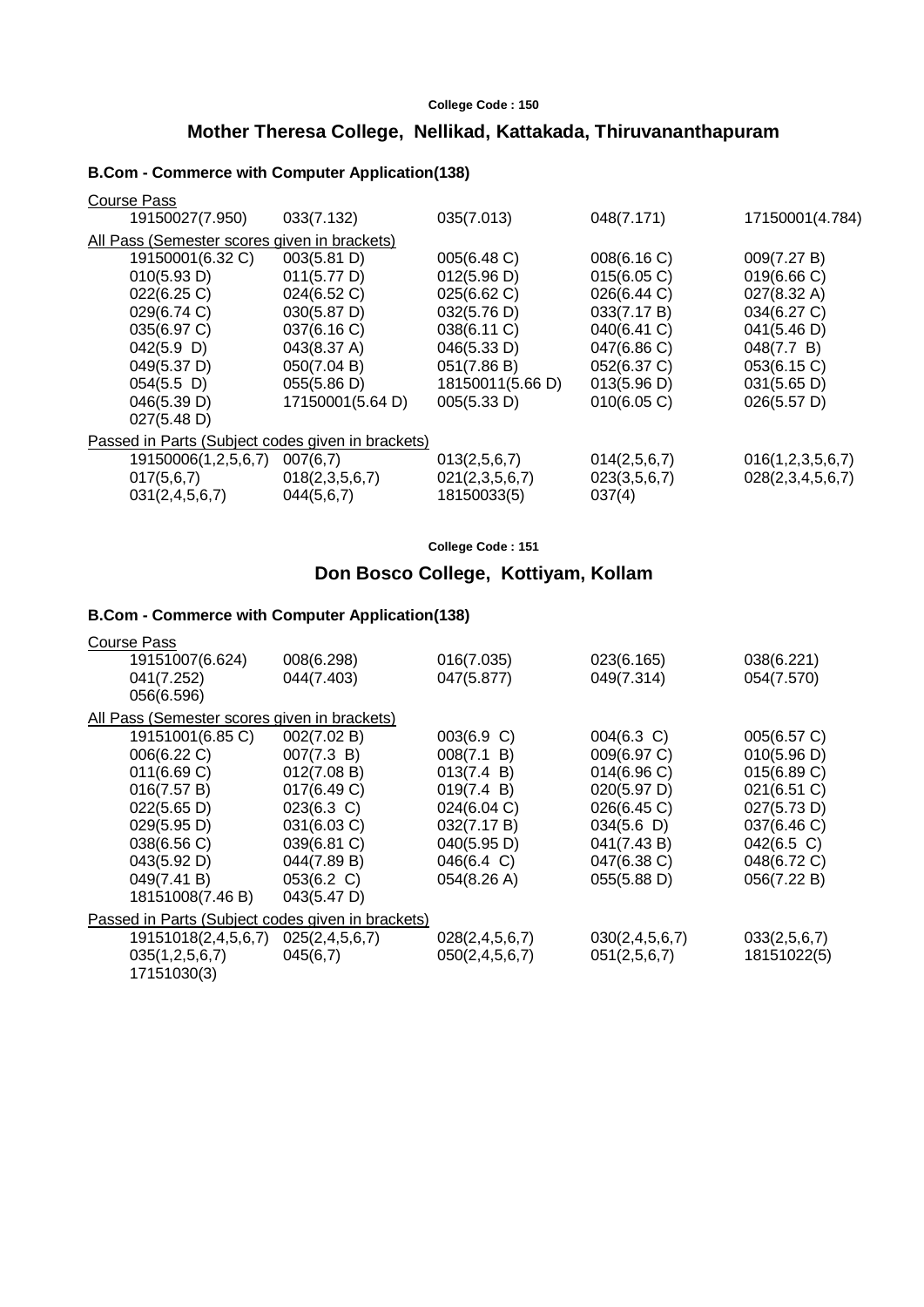# **KICMA College of Arts & Science, Neyyar Dam, Thiruvananthapuram**

### **B.Com - Commerce with Computer Application(138)**

| Course Pass                                       |                    |                    |              |                 |
|---------------------------------------------------|--------------------|--------------------|--------------|-----------------|
| 19154004(6.867)                                   | 032(6.904)         | 17154026(5.598)    |              |                 |
| All Pass (Semester scores given in brackets)      |                    |                    |              |                 |
| 19154001(6.27 C)                                  | 003(7.06 B)        | 004(7.53 B)        | 017(6.32 C)  | 018(7.75 B)     |
| 019(6.06 C)                                       | 020(6.43 C)        | 021(7.15 B)        | 022(6.88 C)  | 023(6.61 C)     |
| $025(6.8)$ C)                                     | 028(5.99 D)        | 029(7.34 B)        | 030(6.39 C)  | 031(7.42 B)     |
| 032(7.58 B)                                       | 038(6.28 C)        | 18154009(5.96 D)   | 030(5.84 D)  | 037(6.03 C)     |
| 17154007(5.66 D)                                  | 025(5.78 D)        | 026(6.83 C)        |              |                 |
| Passed in Parts (Subject codes given in brackets) |                    |                    |              |                 |
| 19154002(4,5,6,7)                                 | 005(2, 4, 6, 7)    | 007(2,3,4,6,7)     | 008(4,6,7)   | 009(2, 4, 6, 7) |
| 010(2, 4, 6, 7)                                   | 011(4,6,7)         | 012(2, 4, 5, 6, 7) | 013(4,6,7)   | 014(4,6,7)      |
| 015(2, 4, 6, 7)                                   | 016(2, 4, 5, 6, 7) | 024(2,4,5,6,7)     | 026(4,5,6,7) | 027(4,6,7)      |
| 035(4,5,6,7)                                      | 18154015(4)        | 023(5)             | 025(5)       | 17154008(3)     |
| 010(2)                                            |                    |                    |              |                 |

**College Code : 156**

### **Carmel College, Muhamma, Alappuzha**

### **B.Com - Commerce with Computer Application(138)**

| Course Pass                                       |                |                    |                  |              |
|---------------------------------------------------|----------------|--------------------|------------------|--------------|
| 19156005(6.307)                                   | 008(6.882)     | 18156018(5.392)    | 17156009(5.700)  |              |
| All Pass (Semester scores given in brackets)      |                |                    |                  |              |
| 19156001(7.56 B)                                  | 004(5.93 D)    | 005(7.08 B)        | 007(6.61 C)      | 008(7.16 B)  |
| 009(6.36 C)                                       | 010(6.67 C)    | 011(5.67 D)        | 012(6.25)        | 013(6.28)    |
| 014(6.1 C)                                        | $016(6.63)$ C) | 017(6.07 C)        | 18156002(5.54 D) | 014(5.26 D)  |
| 018(5.77 D)                                       | 020(5.23 D)    | 17156009(6.1 C)    |                  |              |
| Passed in Parts (Subject codes given in brackets) |                |                    |                  |              |
| 19156002(1,3,4,5,6,7)003(3,5,6,7)                 |                | 006(3, 4, 5, 6, 7) | 015(2, 4, 6, 7)  | 018(2,5,6,7) |
| 021(2,6,7)                                        | 18156007(3)    |                    |                  |              |

**College Code : 157**

### **Mar Chrysostom College, Paranthal,Adoor, Pathanamthitta**

# **B.Com - Commerce with Computer Application(138)**

| Course Pass                                  |                  |                |             |                       |
|----------------------------------------------|------------------|----------------|-------------|-----------------------|
| 19157008(6.618)                              | 013(6.644)       | 018(6.861)     | 033(7.766)  | 034(6.478)            |
| All Pass (Semester scores given in brackets) |                  |                |             |                       |
| 19157001(7.19 B)                             | 002(5.61 D)      | 003(6.99 C)    | 004(7.67 B) | 005(7.18 B)           |
| 006(6.69 C)                                  | 007(6.78 C)      | 008(7.67 B)    | 010(6.76)   | 011(6.92 C)           |
| 012(7.02 B)                                  | 013(7.33 B)      | $014(6.85)$ C) | 015(6.51 C) | 016(7.23 B)           |
| 017(6.9 C)                                   | 018(7.7 B)       | 019(7.78 B)    | 020(7.61 B) | 021(8.05 A)           |
| 023(6.86 C)                                  | 024(6.89 C)      | 025(6.66 C)    | 026(7.84 B) | 027(5.36 D)           |
| 029(6.7 C)                                   | 030(6.94 C)      | 031(7.33 B)    | 032(6.69 C) | $033(8.51 \text{ A})$ |
| 034(7.37 B)                                  | 17157006(5.84 D) |                |             |                       |
|                                              |                  |                |             |                       |

Passed in Parts (Subject codes given in brackets)

19157009(1,2,3,6,7) 028(6,7) 18157007(1)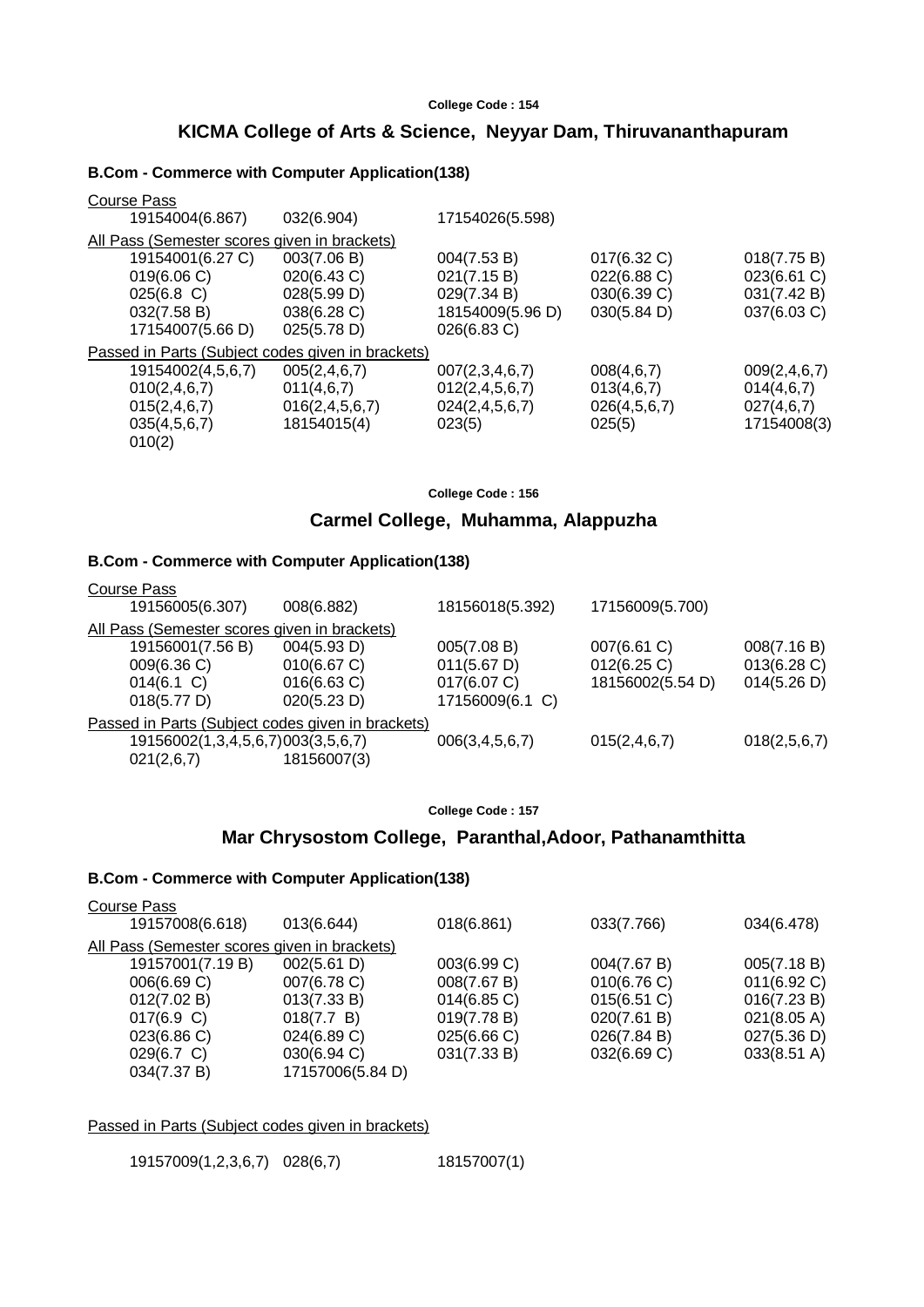# **Mannam N S S College, Edamulakkal,Anchal, Kollam**

### **B.Com - Commerce with Computer Application(138)**

| Course Pass                                  |                                                   |                       |                       |                    |
|----------------------------------------------|---------------------------------------------------|-----------------------|-----------------------|--------------------|
| 19158019(6.388)                              | 18158006(5.097)                                   | 14158017(6.183)       |                       |                    |
| All Pass (Semester scores given in brackets) |                                                   |                       |                       |                    |
| 19158005(6.68 C)                             | 006(5.11 D)                                       | 008(6.76 C)           | 013(7.05 B)           | 015(7.15 B)        |
| 019(7.5 B)                                   | 021(7.56 B)                                       | $022(5.67 \text{ D})$ | $023(5.64 \text{ D})$ | 024(7.09 B)        |
| $032(4.93 \text{ E})$                        | 033(6.22 C)                                       | 034(5.96 D)           | 036(6.44 C)           | 037(5.49 D)        |
| 038(5.27 D)                                  | 041(5.18 D)                                       | 042(6.42 C)           | 043(6.39 C)           | 18158006(6.32 C)   |
| 010(5.84 D)                                  | 14158017(6.13 C)                                  |                       |                       |                    |
|                                              | Passed in Parts (Subject codes given in brackets) |                       |                       |                    |
| 19158001(6,7)                                | 003(1,5,6,7)                                      | 004(1,3,5,6,7)        | 007(1,3,5,6,7)        | 010(3, 4, 5, 6, 7) |
| 011(1,3,4,5,6,7)                             | 012(1, 2, 5, 6, 7)                                | 014(1,3,4,6,7)        | 018(1,2,3,4,6,7)      | 020(3, 4, 6, 7)    |
| 025(6,7)                                     | 026(4,6,7)                                        | 028(4,6,7)            | 029(4,6,7)            | 030(4,6,7)         |
| 031(4,6,7)                                   | 040(4,6,7)                                        | 044(6,7)              | 18158012(2)           | 17158047(5)        |
|                                              |                                                   |                       |                       |                    |

**College Code : 160**

# **Mater Dei CMI College , Enath, Kollam**

### **B.Com - Commerce with Computer Application(138)**

| 19160017(6.826)<br>18160017(5.281)<br>024(6.640)<br>All Pass (Semester scores given in brackets)<br>19160001(5.8 D)<br>003(6.54 C)<br>007(6.13 C)<br>$014(6.53)$ C)<br>005(5.73 D)<br>022(5.6)<br>017(7.77 B)<br>023(5.61 D)<br>019(6.85)<br>015(4.86) |  |
|--------------------------------------------------------------------------------------------------------------------------------------------------------------------------------------------------------------------------------------------------------|--|
|                                                                                                                                                                                                                                                        |  |
|                                                                                                                                                                                                                                                        |  |
|                                                                                                                                                                                                                                                        |  |
|                                                                                                                                                                                                                                                        |  |
| 18160016(6.06 C)<br>017(5.97 D)<br>026(5.97 D)<br>039(5.49 D)<br>024(7.63 B)                                                                                                                                                                           |  |
| 042(5.91 D)                                                                                                                                                                                                                                            |  |
| Passed in Parts (Subject codes given in brackets)                                                                                                                                                                                                      |  |
| 19160004(2,3,5,6,7)<br>010(6,7)<br>011(1,6,7)<br>006(1,2,3,6,7)<br>009(4,6,7)                                                                                                                                                                          |  |
| 016(6,7)<br>018(4,6,7)<br>020(6,7)<br>012(6,7)<br>013(6,7)                                                                                                                                                                                             |  |
| 18160001(6,7)<br>021(6,7)<br>004(6,7)                                                                                                                                                                                                                  |  |

**College Code : 166**

# **MGM College of Arts and Science, Kaniyapuram, Thiruvananthapuram**

| Course Pass                                       |                  |                    |                  |                    |
|---------------------------------------------------|------------------|--------------------|------------------|--------------------|
| 19166029(6.918)                                   |                  |                    |                  |                    |
| All Pass (Semester scores given in brackets)      |                  |                    |                  |                    |
| 19166001(6.61 C)                                  | 003(6.24 C)      | 007(5.28 D)        | 029(6.91 C)      | 18166005(5.67 D)   |
| $006(5.5)$ D)                                     | 026(5.93 D)      | 039(6.16 C)        | 044(5.79 D)      | 17166032(5.25 D)   |
| Passed in Parts (Subject codes given in brackets) |                  |                    |                  |                    |
| 19166002(6,7)                                     | 004(4,5,6,7)     | 005(2,3,4,5,6,7)   | 006(2,3,4,5,6,7) | 008(4,5,6,7)       |
| 009(2,3,4,5,6,7)                                  | 010(2,3,4,5,6,7) | 011(2, 4, 5, 6, 7) | 013(2,3,5,6,7)   | 014(3, 4, 5, 6, 7) |
| 015(2,3,4,5,6,7)                                  | 016(4,5,6,7)     | 018(6,7)           | 019(4,5,6,7)     | 020(6,7)           |
| 021(6,7)                                          | 022(6,7)         | 023(5,6,7)         | 024(2,3,4,5,6,7) | 025(4,5,6,7)       |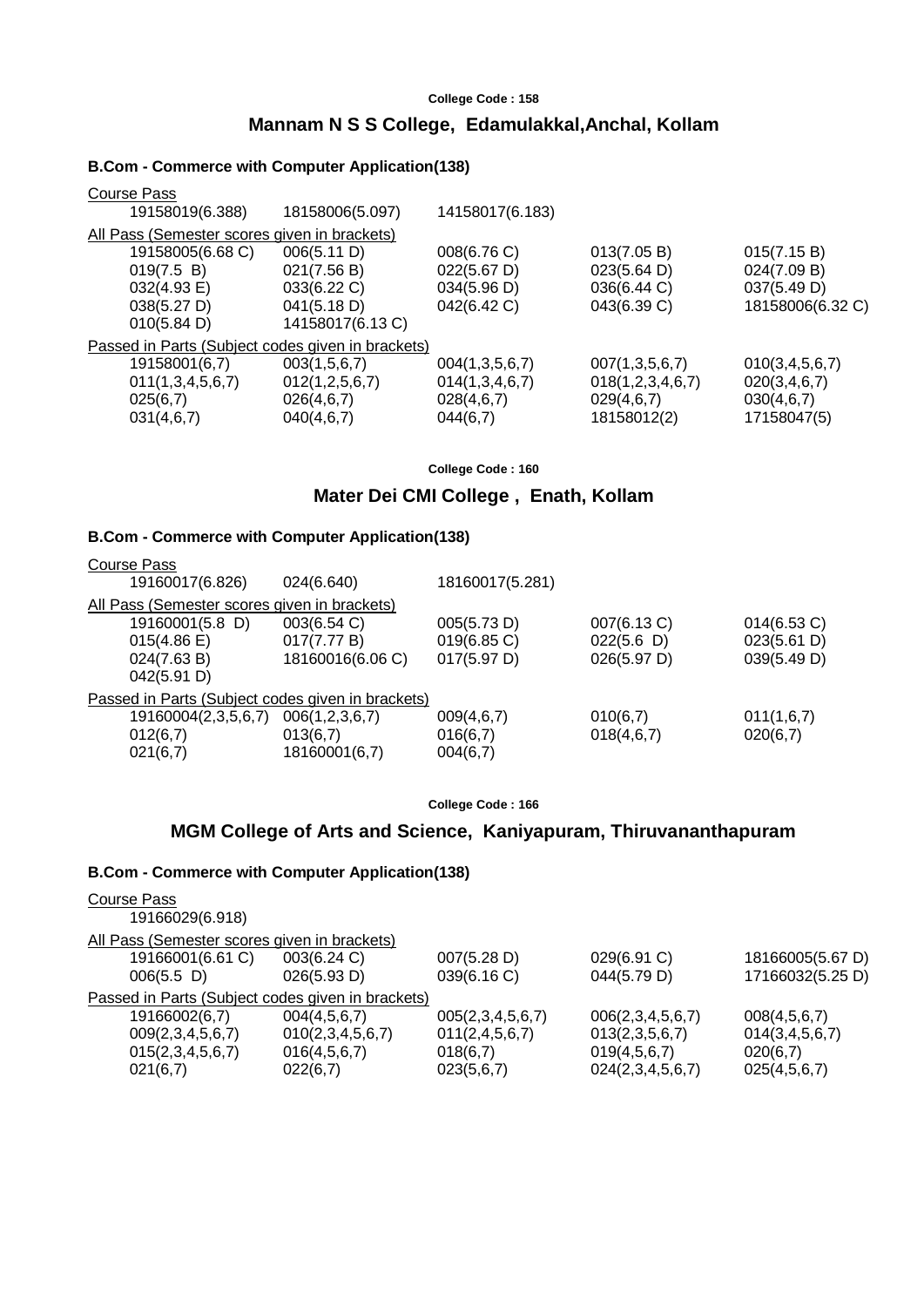| 19166026(5,6,7) | 027(2, 4, 5, 6, 7) | 028(4,5,6,7)       | 030(2,3,4,5,6,7) | 031(2,3,4,5,6,7) |
|-----------------|--------------------|--------------------|------------------|------------------|
| 032(3,4,5,6,7)  | 033(3.6.7)         | 035(2,3,4,5,6,7)   | 036(2,3,4,5,6,7) | 037(2,3,4,5,6,7) |
| 038(2,3,5,6,7)  | 039(2,3,4,5,6,7)   | 040(3, 4, 5, 6, 7) | 041(3,4,5,6,7)   | 18166010(6.7)    |
| 014(4.5.6.7)    | 029(1,4,5,6,7)     | 17166019(4,5)      |                  |                  |

# **R.Sankar College of Arts and Science, Chathannoor, Kollam**

### **B.Com - Commerce with Computer Application(138)**

| Course Pass<br>19502010(7.335)<br>17502032(5.291) | 028(6.814)                                        | 033(6.777)         | 047(6.090)       | 18502030(5.407)  |
|---------------------------------------------------|---------------------------------------------------|--------------------|------------------|------------------|
| All Pass (Semester scores given in brackets)      |                                                   |                    |                  |                  |
| 19502001(6.05 C)                                  | 003(5.81 D)                                       | 004(6.33 C)        | 005(6.13 C)      | 006(6.26 C)      |
| 007(5.94 D)                                       | 008(5.72 D)                                       | 009(5.56 D)        | 010(7.99 B)      | 012(6.71 C)      |
| 013(5.86 D)                                       | 014(7.01 B)                                       | 017(6.07 C)        | 019(5.86 D)      | 020(7.16 B)      |
| 021(7.72 B)                                       | 022(5.95 D)                                       | 027(6.62 C)        | 028(6.96 C)      | $031(6.7)$ C)    |
| 033(6.67 C)                                       | 038(6.02 C)                                       | 039(6.46 C)        | 040(5.95 D)      | 041(6.28 C)      |
| 044(6.42 C)                                       | 047(7.1 B)                                        | 18502022(5.96 D)   | 030(6.48 C)      | 031(5.76 D)      |
| 034(6.33 C)                                       | 035(5.98 D)                                       | 17502008(6.64 C)   | 010(4.56 E)      | 032(5.42 D)      |
|                                                   | Passed in Parts (Subject codes given in brackets) |                    |                  |                  |
| 19502002(2,3,4,5,6,7)011(4,6,7)                   |                                                   | 016(6)             | 018(1,2,4,5,6,7) | 024(1,2,4,5,6,7) |
| 026(6,7)                                          | 029(3,4,5,6,7)                                    | 030(6,7)           | 032(4,5,6,7)     | 036(4,5,6,7)     |
| 042(6,7)                                          | 043(1,3,4,5,6,7)                                  | 046(1, 4, 5, 6, 7) | 18502009(2,4)    | 17502014(2,3)    |
| 017(3)                                            |                                                   |                    |                  |                  |

**College Code : 802**

# **College of Applied Sciences, Adoor, Pathanamthitta**

### **B.Com - Commerce with Computer Application(138)**

| <b>Course Pass</b>                                |                  |                  |                  |                 |
|---------------------------------------------------|------------------|------------------|------------------|-----------------|
| 19802003(7.720)                                   | 010(8.022)       | 015(6.781)       | 025(7.569)       | 028(6.327)      |
| 033(6.595)                                        | 034(6.940)       | 035(7.257)       | 042(7.642)       | 043(7.301)      |
| 046(6.290)                                        | 047(6.471)       | 050(6.013)       | 18802017(6.203)  | 022(5.845)      |
| 17802028(5.892)                                   | 033(5.493)       |                  |                  |                 |
| All Pass (Semester scores given in brackets)      |                  |                  |                  |                 |
| 19802003(8.58 A)                                  | 007(6.77 C)      | 009(6.83 C)      | 010(8.86 A)      | 012(6.39 C)     |
| 013(6.26 C)                                       | 015(7.81 B)      | 016(6.76 C)      | 018(6.88 C)      | 019(6.81 C)     |
| 023(6.9 C)                                        | 025(7.49 B)      | 026(6.91 C)      | 027(6.79 C)      | 028(7.35 B)     |
| 029(6.83 C)                                       | 031(7.1 B)       | 032(6.78 C)      | 033(7.24 B)      | 034(7.83 B)     |
| 035(7.49 B)                                       | 037(6.7 C)       | $038(6.5)$ C)    | 039(7.58 B)      | 040(6.99 C)     |
| 042(7.7 B)                                        | 043(8.01 A)      | 044(6.33 C)      | 046(6.64 C)      | 047(6.72 C)     |
| 048(7.51 B)                                       | 050(6.44 C)      | 18802007(6.86 C) | 009(6.26 C)      | 017(7.12 B)     |
| 022(7.02 B)                                       | $035(6.8)$ C)    | 17802028(6.78 C) | 033(6.73 C)      | 061(5.57 D)     |
| Passed in Parts (Subject codes given in brackets) |                  |                  |                  |                 |
| 19802006(2,3,4,6,7)                               | 008(1,2,3,4,6,7) | 014(2,3,4,6,7)   | 017(1,2,3,4,6,7) | 020(3,4,6,7)    |
| 030(1,2,3,4,6,7)                                  | 036(1,2,3,4,6,7) | 045(1,2,3,4,6,7) | 049(4,6,7)       | 18802004(3,4,5) |
| 010(3,4)                                          | 028(3)           | 037(2)           |                  |                 |
| <b>Result Announced Later - CE</b>                |                  |                  |                  |                 |
| 19802005()                                        | 024()            |                  |                  |                 |
| <b>Result Announced Later</b>                     |                  |                  |                  |                 |
| 10000000                                          |                  |                  |                  |                 |

19802002()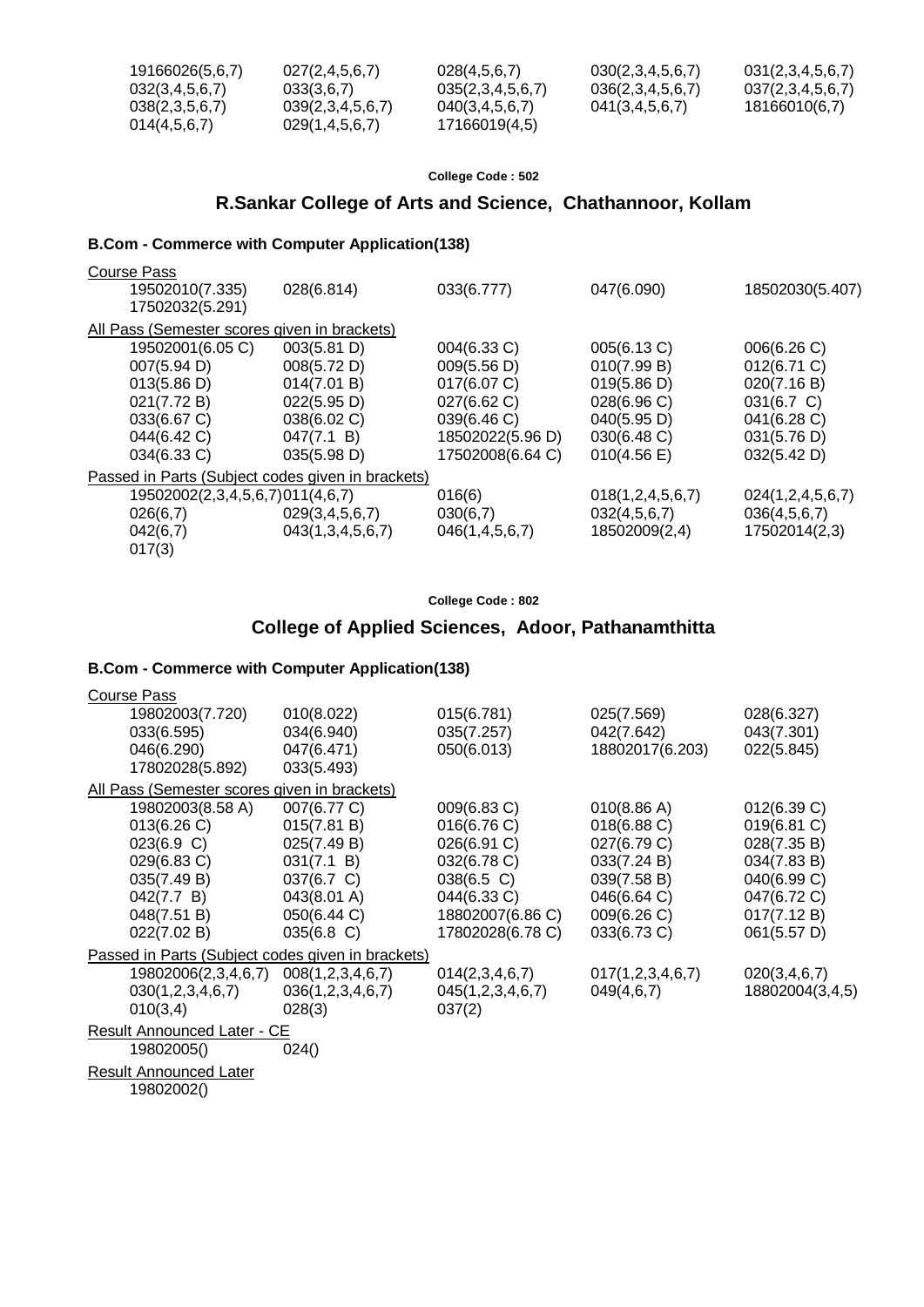# **College of Applied Sciences, Mavelikkara, Alappuzha**

### **B.Com - Commerce with Computer Application(138)**

| Course Pass                                  |                                                   |                  |                 |                  |
|----------------------------------------------|---------------------------------------------------|------------------|-----------------|------------------|
| 19803001(6.702)                              | 002(6.371)                                        | 009(6.327)       | 011(5.990)      | 022(6.989)       |
| 030(6.257)                                   | 033(6.321)                                        | 034(6.310)       | 038(6.981)      | 051(6.391)       |
| All Pass (Semester scores given in brackets) |                                                   |                  |                 |                  |
| 19803001(7.45 B)                             | 002(7.01 B)                                       | 007(6.43 C)      | 009(6.16 C)     | 010(6.01 C)      |
| 011(6.55 C)                                  | 014(7.09 B)                                       | 015(5.6)         | 016(6.35 C)     | 022(7.41 B)      |
| 023(5.82 D)                                  | 028(6.78 C)                                       | 030(6.33 C)      | 033(7.06 B)     | 034(6.49 C)      |
| 038(7.76 B)                                  | 039(6.13 C)                                       | 041(6.68 C)      | 043(5.94 D)     | 044(5.59 D)      |
| 049(6.98 C)                                  | $051(6.3)$ C)                                     | 052(6.37 C)      | 053(5.96 D)     | 18803013(5.76 D) |
| 037(5.77 D)                                  |                                                   |                  |                 |                  |
|                                              | Passed in Parts (Subject codes given in brackets) |                  |                 |                  |
| 19803003(1,3,4,5,6,7)004(1,2,4,6,7)          |                                                   | 005(1,2,4,6,7)   | 006(1, 4, 6, 7) | 012(6,7)         |
| 013(3, 4, 5, 6, 7)                           | 017(6,7)                                          | 019(2, 4, 6, 7)  | 020(3, 4, 6, 7) | 024(1,3,4,5,6,7) |
| 025(3,6,7)                                   | 026(3,6,7)                                        | 029(4,6,7)       | 031(1,3,4,6,7)  | 035(1,6,7)       |
| 037(2,3,4,6,7)                               | 040(1,2,3,4,6,7)                                  | 042(1,2,3,4,6,7) | 045(2,3,4,6,7)  | 046(3, 4, 6, 7)  |
| 047(4,6,7)                                   | 048(4,6,7)                                        | 050(2,6,7)       | 18803003(1)     | 008(4)           |
| 020(4)                                       | 024(4)                                            | 043(4)           | 17803048(2)     |                  |
|                                              |                                                   |                  |                 |                  |

**College Code : 805**

# **K.V.V.S College of Science and Technology, Adoor, Pathanamthitta**

| Course Pass                                       |                  |                  |                 |               |
|---------------------------------------------------|------------------|------------------|-----------------|---------------|
| 19805010(7.263)                                   | 017(6.418)       | 025(6.924)       | 035(7.146)      | 039(6.518)    |
| 042(7.527)                                        | 18805030(5.615)  | 043(6.252)       |                 |               |
| All Pass (Semester scores given in brackets)      |                  |                  |                 |               |
| 19805005(6.27 C)                                  | 010(7.73 B)      | 011(6.07 C)      | $016(6.8)$ C)   | 017(7.04 B)   |
| 019(6.22 C)                                       | 020(6.15 C)      | $021(7 \quad B)$ | 022(6.8 C)      | 024(5.55 D)   |
| 025(7.34 B)                                       | 028(6.67 C)      | 029(6.74 C)      | 030(6.45 C)     | 034(5.73 D)   |
| 035(7.87 B)                                       | 036(5.36 D)      | 037(6.08 C)      | 039(6.59 C)     | 042(7.59 B)   |
| 18805013(6.05 C)                                  | 014(6.37 C)      | 018(7.22 B)      | 024(6.11 C)     | 030(6.47 C)   |
| 033(6.65 C)                                       | 043(7.28 B)      |                  |                 |               |
| Passed in Parts (Subject codes given in brackets) |                  |                  |                 |               |
| 19805001(1,3,6,7)                                 | 003(3,5,6,7)     | 004(3,6,7)       | 006(1,3,6,7)    | 007(1,3,6,7)  |
| 008(1,3,5,6,7)                                    | 009(1, 2, 6, 7)  | 012(3,6,7)       | 014(1,3,6)      | 015(3,6,7)    |
| 018(2,3,5,6,7)                                    | 026(5,6,7)       | 027(1,3,5,6,7)   | 031(4,5,6,7)    | 032(4,5,6,7)  |
| 033(3,4,5,6,7)                                    | 038(1,3,4,5,6,7) | 040(1,3,4,5,6,7) | 041(3, 4, 6, 7) | 18805001(3,5) |
| 003(3,4,5)                                        | 022(1,3,4,5)     | 025(1,3)         | 034(3,4)        | 17805003(5)   |
|                                                   |                  |                  |                 |               |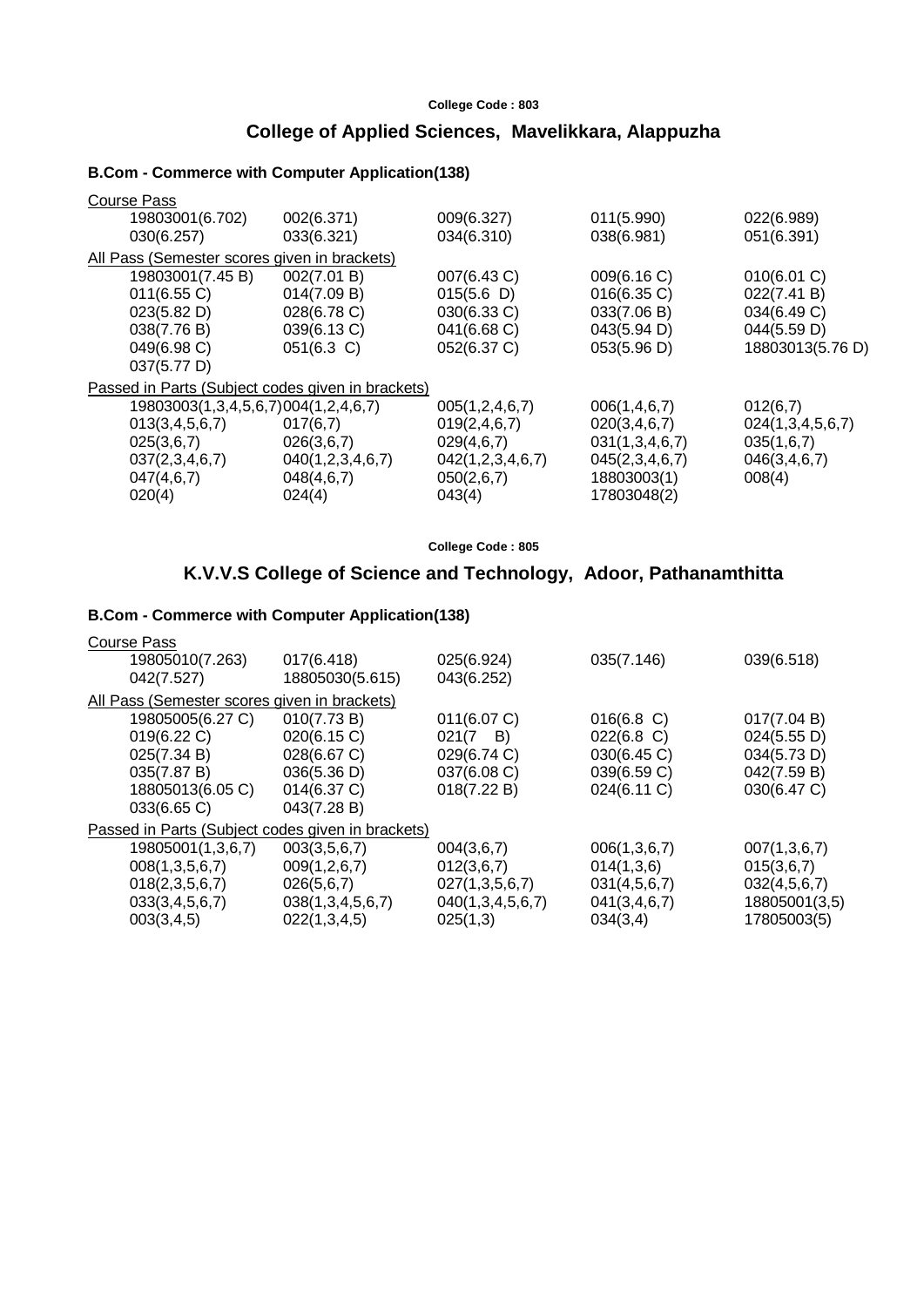### **Marthoma College of Science and Technology, Ayur, Kollam**

### **B.Com - Commerce with Computer Application(138)**

| <b>Course Pass</b>                                |                      |                  |                 |                      |
|---------------------------------------------------|----------------------|------------------|-----------------|----------------------|
| 19806002(6.810)                                   | 007(6.936)           | 009(6.705)       | 010(7.351)      | 011(7.137)           |
| 025(6.848)                                        | 033(7.567)           | 034(7.324)       | 039(6.248)      | 045(6.872)           |
| 046(7.125)                                        | 050(6.540)           | 18806013(6.013)  | 042(5.597)      |                      |
| All Pass (Semester scores given in brackets)      |                      |                  |                 |                      |
| 19806001(6.27 C)                                  | 002(6.83 C)          | 005(5.86 D)      | 007(7.03 B)     | 008(6.72 C)          |
| 009(7.09 B)                                       | 010(7.08 B)          | 011(6.68)        | 013(6.59 C)     | 014(6.05 C)          |
| 016(7.06 B)                                       | $017(6.4 \text{ C})$ | 019(6.07 C)      | 020(5.99 D)     | 021(5.82 D)          |
| 023(6.08 C)                                       | 024(6.89 C)          | 025(7.06 B)      | 027(6.33 C)     | 028(6.04 C)          |
| 029(5.79 D)                                       | 030(7.25 B)          | 031(6.28 C)      | 032(6.66 C)     | $033(8.1 \text{ A})$ |
| 034(7.24 B)                                       | 035(5.96 D)          | 036(6.56 C)      | 038(6.87 C)     | 039(6.06 C)          |
| $040(6.8)$ C)                                     | 041(7.32 B)          | 044(6.51 C)      | 045(7.21 B)     | 046(7.44 B)          |
| 047(6.93 C)                                       | 050(6.68 C)          | 18806013(6.85 C) | 030(6.81 C)     | 042(7.36 B)          |
| 049(6.58 C)                                       | 050(6.48)            |                  |                 |                      |
| Passed in Parts (Subject codes given in brackets) |                      |                  |                 |                      |
| 19806003(1,2,4,5,6,7)004(1,4,5,6,7)               |                      | 012(1,4,6,7)     | 015(2, 4, 6, 7) | 018(2, 4, 5, 6, 7)   |
| 026(1, 2, 4, 5, 6, 7)                             | 037(2, 4, 6, 7)      | 042(4,6,7)       | 043(4,6,7)      | 048(1, 4, 5, 6, 7)   |
| 049(4,6,7)                                        | 18806010(4)          | 051(4)           |                 |                      |

**College Code : 809**

## **Sree Vidyadhiraja Arts and Science College, Karunagappally, Kollam**

### **B.Com - Commerce with Computer Application(138)**

| Course Pass                                       |             |                  |                       |                  |
|---------------------------------------------------|-------------|------------------|-----------------------|------------------|
| 19809001(6.353)                                   | 012(6.122)  | 18809012(5.593)  | 025(5.419)            |                  |
| All Pass (Semester scores given in brackets)      |             |                  |                       |                  |
| 19809001(6.55 C)                                  | 002(6.13 C) | 003(6.06 C)      | 004(6.02 C)           | 005(5.52 D)      |
| 006(6.06 C)                                       | 007(5.68 D) | 008(6.26 C)      | 009(6<br>- C)         | 010(7.26 B)      |
| 011(6.33 C)                                       | 012(7.11 B) | 013(7.05 B)      | 014(7.14 B)           | 018(5.87 D)      |
| 020(6.06 C)                                       | 021(6.88 C) | 023(7.35 B)      | 024(7.56 B)           | $026(6.83)$ C)   |
| 028(5.77 D)                                       | 029(6.39 C) | 030(7.07 B)      | 031(8.06 A)           | 032(6.66 C)      |
| 033(5.95 D)                                       | 034(6.15)   | 18809001(6.33 C) | $012(6.68 \text{ C})$ | 017(6.17 C)      |
| 025(6.93 C)                                       | 036(5.87 D) | 048(6.32 C)      |                       |                  |
| Passed in Parts (Subject codes given in brackets) |             |                  |                       |                  |
| 19809015(5,6,7)                                   | 016(5,6,7)  | 017(5,6,7)       | 019(6,7)              | 027(2,3,4,5,6,7) |
| 035(6,7)                                          | 036(6,7)    |                  |                       |                  |
|                                                   |             |                  |                       |                  |

**College Code : 811**

# **MSN Institute of Management and Technology, Chavara, Kollam**

**B.Com - Commerce with Computer Application(138)**

Course Pass 14811058(5.452) All Pass (Semester scores given in brackets) 14811035(5.21 D) 058(5.88 D)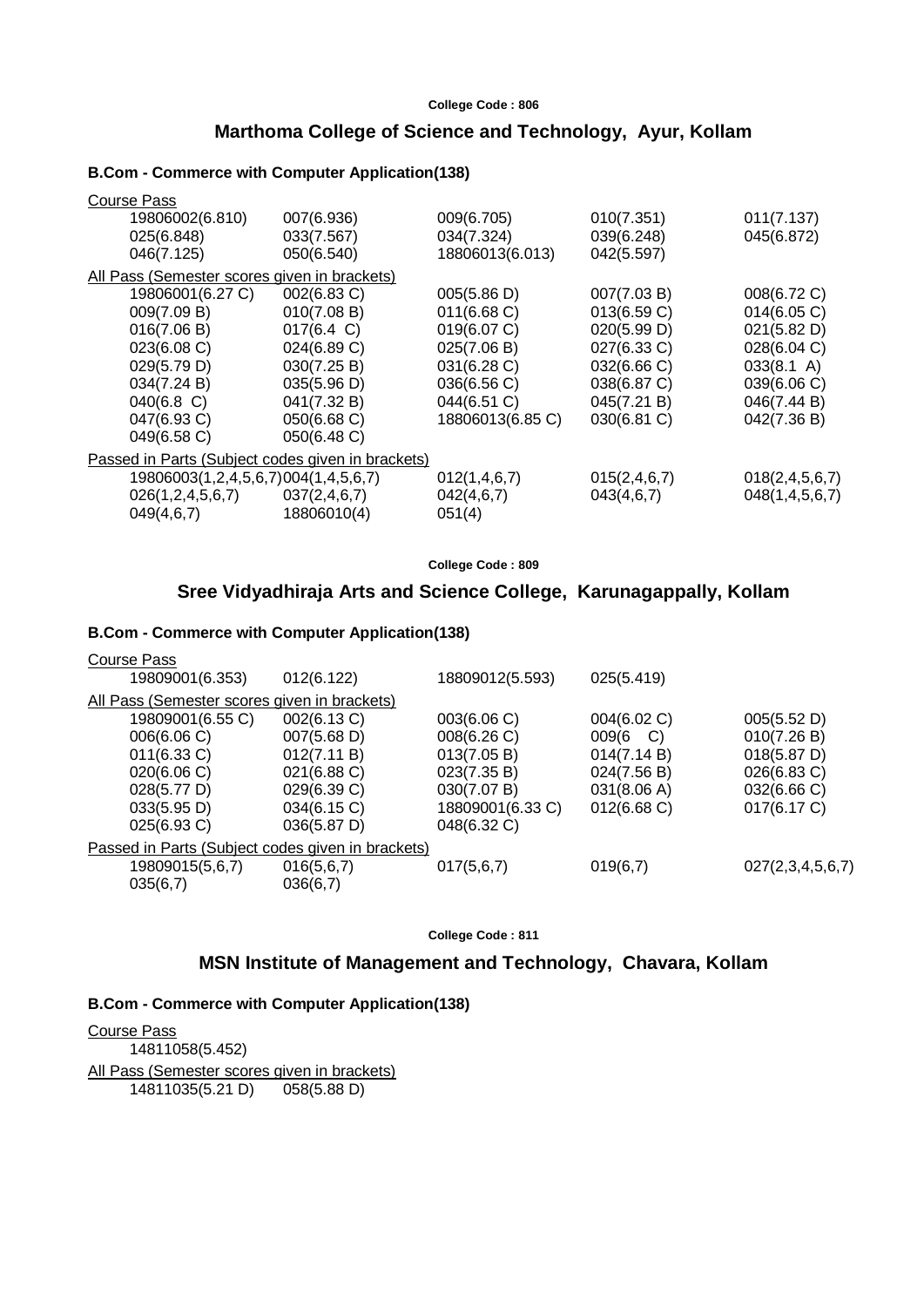# **Naipunnya School of Management, Cherthala, Alappuzha**

### **B.Com - Commerce with Computer Application(138)**

| <b>Course Pass</b>                                |                  |                  |                |                  |  |  |  |
|---------------------------------------------------|------------------|------------------|----------------|------------------|--|--|--|
| 19812015(6.543)                                   | 035(6.931)       | 050(6.399)       | 073(6.615)     | 075(6.440)       |  |  |  |
| 18812062(5.723)                                   | 17812071(5.053)  |                  |                |                  |  |  |  |
| All Pass (Semester scores given in brackets)      |                  |                  |                |                  |  |  |  |
| 19812002(5.5 D)                                   | 005(5.83 D)      | 006(5.52 D)      | 007(5.93 D)    | 008(5.48 D)      |  |  |  |
| 010(6.14 C)                                       | 011(5.17 D)      | 014(7.49 B)      | 015(5.82 D)    | 016(5.33 D)      |  |  |  |
| 017(6.86 C)                                       | 018(5.55 D)      | 019(5.77 D)      | 022(6.76 C)    | 023(6.58 C)      |  |  |  |
| 024(5.56 D)                                       | 025(7.27 B)      | 031(6.66 C)      | 035(7.3 B)     | 036(5.84 D)      |  |  |  |
| 037(6.15 C)                                       | 039(5.56 D)      | 041(6.71 C)      | 042(6.22 C)    | 044(5.46 D)      |  |  |  |
| 046(5.51 D)                                       | 050(7.1 B)       | 051(5.88 D)      | 057(6.79 C)    | 062(5.63 D)      |  |  |  |
| 063(5.64 D)                                       | 066(6.04 C)      | 070(5.72 D)      | 072(6.31 C)    | 073(7.39 B)      |  |  |  |
| 075(7.28 B)                                       | 076(5.76 D)      | 078(6.61 C)      | 083(6.16 C)    | 18812022(5.72 D) |  |  |  |
| 062(6.29 C)                                       | 072(5.57 D)      | 083(6.16 C)      | 091(5.59 D)    | 17812067(5.35 D) |  |  |  |
| 071(5.76 D)                                       |                  |                  |                |                  |  |  |  |
| Passed in Parts (Subject codes given in brackets) |                  |                  |                |                  |  |  |  |
| 19812003(2,3,4,5,6,7)004(3,4,5,6,7)               |                  | 009(4,5,6,7)     | 012(1,4,5,6,7) | 013(4,5,6,7)     |  |  |  |
| 020(1,3,4,5,6,7)                                  | 021(1,2,4,5,6,7) | 027(6,7)         | 029(4,5,6,7)   | 032(2,5,6,7)     |  |  |  |
| 033(6)                                            | 034(4,5,6,7)     | 038(1,2,4,5,6,7) | 045(6,7)       | 047(3, 4, 6, 7)  |  |  |  |
| 052(6,7)                                          | 053(6,7)         | 054(3,4,6,7)     | 055(5,6,7)     | 058(4,6,7)       |  |  |  |
| 060(6,7)                                          | 061(3,4,5,6,7)   | 064(1,3,4,5,6,7) | 065(6,7)       | 067(2,3,4,5,6,7) |  |  |  |
| 074(4,5,6,7)                                      | 077(5,6,7)       | 079(2,3,4,5,6,7) | 081(2,3,5,6,7) | 18812059(2)      |  |  |  |
| 095(4)                                            |                  |                  |                |                  |  |  |  |

**College Code : 815**

# **Sree Narayana College of Technology, Vadakkevila, Kollam**

| Course Pass                                       |                       |                  |                       |                        |
|---------------------------------------------------|-----------------------|------------------|-----------------------|------------------------|
| 19815005(7.521)                                   | 006(6.284)            | 009(7.977)       | 010(7.760)            | 012(6.778)             |
| 017(8.025)                                        | 018(8.705)            | 019(6.922)       | 023(7.591)            | 025(7.881)             |
| 026(8.370)                                        | 027(7.229)            | 028(7.149)       | 035(8.586)            | 036(7.391)             |
| 037(7.273)                                        | 040(8.287)            | 041(7.080)       | 045(7.633)            | 046(7.210)             |
| 047(7.175)                                        | 050(6.410)            | 052(6.742)       | 053(7.369)            | 054(6.950)             |
| All Pass (Semester scores given in brackets)      |                       |                  |                       |                        |
| 19815001(6.41 C)                                  | 002(6.38 C)           | 004(6.33 C)      | 005(7.57 B)           | 006(6.95 C)            |
| 007(6.31 C)                                       | 008(6.15 C)           | 009(8.35 A)      | 010(7.66 B)           | 011(7.14 B)            |
| 012(7.28 B)                                       | 015(6.51 C)           | 016(6.58)        | $017(8.43 \text{ A})$ | $018(9.43 \text{ A+})$ |
| 019(7.04 B)                                       | 020(6.46 C)           | 023(8.15 A)      | 025(8.34 A)           | $026(9.03 A+)$         |
| $027(8.21 \text{ A})$                             | $028(8.11 \text{ A})$ | $035(9.16 A+)$   | 036(7.83 B)           | 037(7.91 B)            |
| 038(7.82 B)                                       | 039(6.43 C)           | 040(8.75 A)      | 041(7.67 B)           | 043(7.84 B)            |
| 045(7.78 B)                                       | 046(8.17 A)           | 047(7.65 B)      | 048(6.65 C)           | 049(5.47 D)            |
| 050(6.81 C)                                       | 052(7.12 B)           | 053(7.78 B)      | 054(7.11 B)           |                        |
| Passed in Parts (Subject codes given in brackets) |                       |                  |                       |                        |
| 19815013(4,5,6,7)                                 | 014(1, 4, 5, 6, 7)    | 021(1,3,4,5,6,7) | 022(1,3,4,5,6,7)      | 024(1,4,5,6,7)         |
| 029(1,4,5,6,7)                                    | 030(1,3,4,5,6,7)      | 031(1,4,5,6,7)   | 032(1,3,4,5,6,7)      | 033(1,3,4,5,6,7)       |
| 034(4,5,6,7)                                      | 044(1,4,5,6)          | 051(1,6)         |                       |                        |
|                                                   |                       |                  |                       |                        |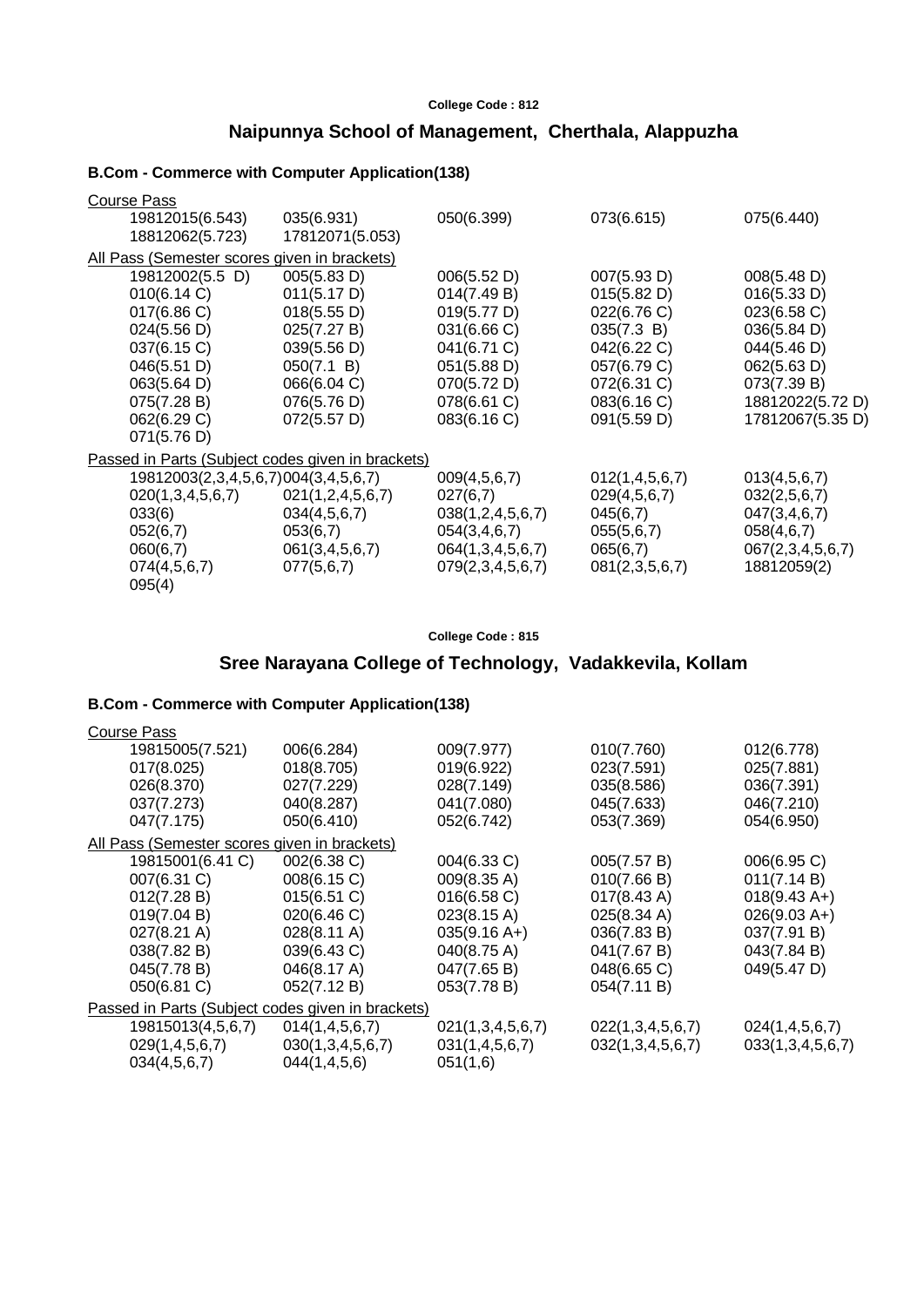# **Sree Narayana Guru Memorial Arts & Science College, Thuravoor, Alappuzha**

### **B.Com - Commerce with Computer Application(138)**

| <b>Course Pass</b>                                |                 |                    |                 |            |
|---------------------------------------------------|-----------------|--------------------|-----------------|------------|
| 19822018(6.261)                                   | 18822006(7.144) |                    |                 |            |
| All Pass (Semester scores given in brackets)      |                 |                    |                 |            |
| 19822008(5.75 D)                                  | $018(6.54)$ C)  | 18822004(5.97 D)   | 006(7.62 B)     |            |
| Passed in Parts (Subject codes given in brackets) |                 |                    |                 |            |
| 19822001(1,6,7)                                   | 002(6,7)        | 003(2,6,7)         | 004(5,6,7)      | 006(5,6,7) |
| 007(1,3,6,7)                                      | 009(6,7)        | 010(1, 4, 5, 6, 7) | 011(6,7)        | 012(4,6,7) |
| 014(1,6,7)                                        | 015(3,6,7)      | 016(1,3,4,5,6,7)   | 017(3, 4, 6, 7) | 019(3,6,7) |
| 020(1,6,7)                                        | 18822007(4,5)   | 17822002(4)        | 020(4)          |            |

**College Code : 823**

# **College of Applied Science, Dhanuvachapuram, Thiruvananthapuram**

## **B.Com - Commerce with Computer Application(138)**

| <b>Course Pass</b>                                |                |                  |                    |                  |
|---------------------------------------------------|----------------|------------------|--------------------|------------------|
| 19823023(7.347)                                   |                |                  |                    |                  |
| All Pass (Semester scores given in brackets)      |                |                  |                    |                  |
| 19823002(5.81 D)                                  | 003(6.03 C)    | 004(5.66 D)      | 012(6.79 C)        | 015(6.51 C)      |
| 017(5.92 D)                                       | 021(5.78 D)    | 023(8.25 A)      | 024(6.07 C)        | 025(6.21 C)      |
| 026(7.05 B)                                       | 027(6.48 C)    | 028(6.41 C)      | 029(6.14 C)        | 031(6.44 C)      |
| $033(5.84 \text{ D})$                             | 034(6.78 C)    | 040(5.88 D)      | 044(6.98 C)        | 046(5.57 D)      |
| 050(6.02 C)                                       | 054(5.68 D)    | 056(6.23 C)      | 18823007(5.8 D)    | 008(5.44 D)      |
| 023(5.72 D)                                       | 040(4.84 E)    | 052(5.61 D)      | 17823001(5.83 D)   | 042(5.57 D)      |
| 048(5.31 D)                                       | 051(5.99 D)    | 059(5.25 D)      |                    |                  |
| Passed in Parts (Subject codes given in brackets) |                |                  |                    |                  |
| 19823001(5)                                       | 005(1,4,5)     | 006(1,3,4,5,6,7) | 007(4,5,6,7)       | 010(4,6,7)       |
| 011(4,5,6,7)                                      | 013(3,4,5,6,7) | 014(4,5,6,7)     | 016(3, 4, 5, 6, 7) | 018(2,3,4,5,6,7) |
| 020(4,5,6,7)                                      | 022(2,3,4,6,7) | 030(4,6)         | 032(1,3,4,6,7)     | 036(3,4,5,6,7)   |
| 037(3,4,6,7)                                      | 039(3,4)       | 041(3, 4, 6, 7)  | 042(1,3,4,6,7)     | 045(1,3,4,5,6,7) |
| 047(3, 4, 6, 7)                                   | 048(2,3,4,6,7) | 049(2,3,4,6,7)   | 051(2,3,4,6,7)     | 058(2,3,6,7)     |
| 059(3,6,7)                                        | 060(2,3,6,7)   | 061(2,3,4,5,6,7) | 18823027(3,4,7)    | 030(3,4)         |
| 033(3,4)                                          | 037(3,4,7)     | 041(3, 4, 6, 7)  | 043(3,4)           | 17823011(2,5)    |
| 015(2, 4, 5, 6, 7)                                | 017(4)         | 036(2)           | 041(2,4)           | 043(2,4)         |
| 14823050(4)                                       |                |                  |                    |                  |

**College Code : 824**

# **College of Applied Science, Kundara, Kollam**

| Course Pass                                  |                  |             |               |                |
|----------------------------------------------|------------------|-------------|---------------|----------------|
| 18824006(5.743)                              |                  |             |               |                |
| All Pass (Semester scores given in brackets) |                  |             |               |                |
| 19824002(6.96 C)                             | $003(6.63)$ C)   | 006(5.63 D) | 009(7.34 B)   | 010(7.43 B)    |
| 011(6.56)                                    | 014(6.17 C)      | 015(5.56 D) | 019(5.66 D)   | 020(5.47 D)    |
| 024(5.76 D)                                  | 026(7.17 B)      | 030(5.33 D) | 032(5.22 D)   | $033(6.41)$ C) |
| 034(7.03 B)                                  | 18824004(5.53 D) | 006(6.56)   | $028(6.1)$ C) | 039(5.43 D)    |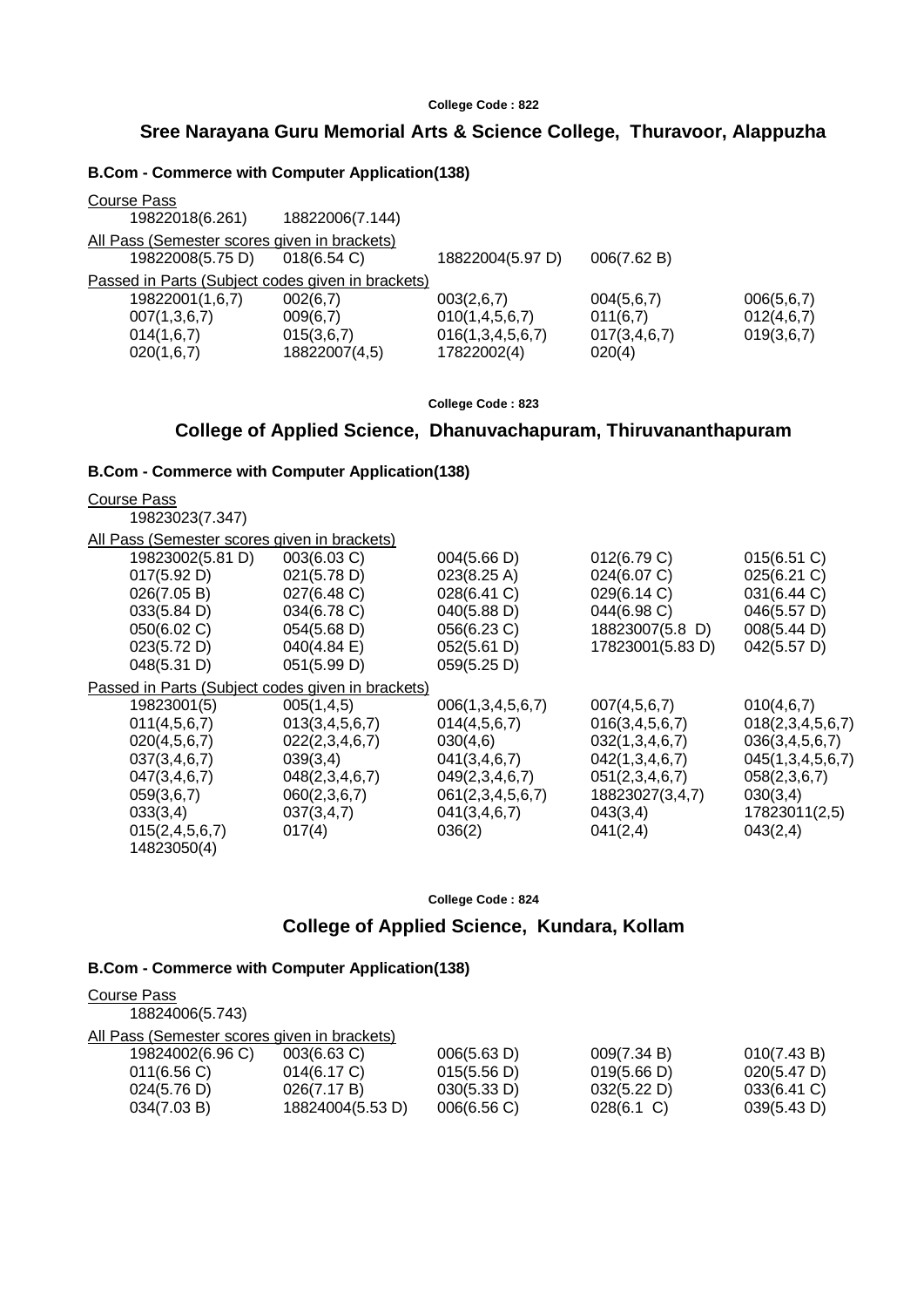| 18824043(5.96 D)<br>024(5.11 D)                   | 045(5.03 D) | 046(5.46 D)           | 048(5.75 D)           | 17824004(4.56 E) |
|---------------------------------------------------|-------------|-----------------------|-----------------------|------------------|
| Passed in Parts (Subject codes given in brackets) |             |                       |                       |                  |
| 19824004(2,3,4,6,7)                               | 005(1,6,7)  | 007(1, 2, 3, 5, 6, 7) | 008(6)                | 012(1,6,7)       |
| 013(1,6,7)                                        | 016(2,6,7)  | 017(2, 4, 6)          | 018(1, 2, 4, 5, 6, 7) | 021(1,3,5,6,7)   |
| 022(1,2,6,7)                                      | 023(1,6,7)  | 025(6,7)              | 027(1,4,6,7)          | 028(1,6,7)       |
| 029(6,7)                                          | 035(6,7)    | 036(6,7)              | 18824007(5)           | 022(2)           |
| 023(2)                                            | 024(1)      | 037(1,5)              | 17824048(2)           |                  |
|                                                   |             |                       |                       |                  |

# **Christ Nagar College, Maranalloor, Thiruvananthapuram**

## **B.Com - Commerce with Computer Application(138)**

| <b>Course Pass</b>                           |                                                   |             |              |                  |
|----------------------------------------------|---------------------------------------------------|-------------|--------------|------------------|
| 19825003(6.635)                              | 006(8.756)                                        | 008(7.486)  | 009(6.213)   | 011(7.982)       |
| 012(6.840)                                   | 014(7.377)                                        | 018(6.890)  | 020(8.089)   | 021(7.172)       |
| 022(8.091)                                   | 023(6.545)                                        | 026(7.069)  | 029(6.815)   | 032(7.685)       |
| 036(8.324)                                   | 038(7.994)                                        | 039(7.810)  | 040(6.586)   | 042(7.810)       |
| 043(6.314)                                   | 044(6.919)                                        | 048(7.187)  | 049(7.275)   | 051(7.041)       |
| 054(7.782)                                   | 055(8.038)                                        | 057(7.262)  | 058(7.721)   | 059(7.319)       |
| 060(6.355)                                   | 061(7.018)                                        | 063(7.500)  | 064(7.312)   |                  |
| All Pass (Semester scores given in brackets) |                                                   |             |              |                  |
| 19825001(6.92 C)                             | 002(6.99 C)                                       | 003(7.75 B) | 005(6.26 C)  | $006(9.08 A+)$   |
| 007(7.05 B)                                  | 008(7.68 B)                                       | 009(6.93 C) | 010(5.91 D)  | 011(8.56 A)      |
| 012(7.68 B)                                  | 013(6.07 C)                                       | 014(8.13 A) | 015(7.19 B)  | 016(6.64 C)      |
| 017(6.06 C)                                  | 018(7.83 B)                                       | 019(6.25 C) | 020(7.89 B)  | 021(7.57 B)      |
| 022(8.85 A)                                  | 023(7.05 B)                                       | 024(5.86 D) | 025(7.66 B)  | 026(7.34 B)      |
| 027(6.49 C)                                  | 029(7.74 B)                                       | 030(7.22 B) | 031(7.24 B)  | 032(7.64 B)      |
| 033(7.93 B)                                  | 034(7.46 B)                                       | 035(6.21 C) | 036(8.69 A)  | 037(6.22 C)      |
| $038(8.4 \text{ A})$                         | 039(8.43 A)                                       | 040(7.29 B) | 041(6.66 C)  | 042(8.13 A)      |
| 043(7.07 B)                                  | 044(7.76 B)                                       | 045(7.49 B) | 048(8.08 A)  | 049(7.58 B)      |
| 050(7.39 B)                                  | 051(7.66 B)                                       | 052(7.17 B) | 053(7.26 B)  | 054(8.27 A)      |
| 055(8.64 A)                                  | 057(7.46 B)                                       | 058(8.16 A) | 059(7.43 B)  | 060(6.98 C)      |
| 061(7.63 B)                                  | 062(6.23 C)                                       | 063(7.69 B) | 064(7.66 B)  | 066(6.76 C)      |
| 18825044(6.47 C)                             | 17825007(5.86 D)                                  |             |              |                  |
|                                              | Passed in Parts (Subject codes given in brackets) |             |              |                  |
| 19825028(2,3,4,5,6,7)046(1,2,3,6,7)          |                                                   | 047(3,6,7)  | 056(1,3,6,7) | 065(1,2,3,4,5,7) |
| 067(6,7)                                     | 18825008(4,6,7)                                   | 057(1,4)    |              |                  |
|                                              |                                                   |             |              |                  |

**College Code : 826**

# **Vigyaan College of Applied Sciences, Kattakada, Thiruvananthapuram**

| Course Pass<br>19826013(6.537)                    |                  |                  |                 |               |
|---------------------------------------------------|------------------|------------------|-----------------|---------------|
| All Pass (Semester scores given in brackets)      |                  |                  |                 |               |
| 19826001(5.86 D)                                  | 002(6.21)        | 003(5.93 D)      | 004(5.62 D)     | 005(6.36 C)   |
| 006(6.01 C)                                       | 007(6.49 C)      | 008(6.82 C)      | 009(6.95 C)     | 010(5.69 D)   |
| 012(5.98 D)                                       | 013(7.14 B)      | 014(6.56)        | 016(6.07 C)     | 017(6.36)     |
| 18826001(6.02 C)                                  | 003(5.74 D)      | 17826011(5.78 D) | 035(6.08 C)     |               |
| Passed in Parts (Subject codes given in brackets) |                  |                  |                 |               |
| 19826011(2,6,7)                                   | 015(2,6,7)       | 018(2, 4, 6, 7)  | 019(2, 4, 6, 7) | 020(1,2,6,7)  |
| 021(1, 2, 4, 6, 7)                                | 022(1,2,3,4,6,7) | 18826012(2,3)    | 014(5)          | 17826009(3,4) |
| 041(4)                                            |                  |                  |                 |               |
|                                                   |                  |                  |                 |               |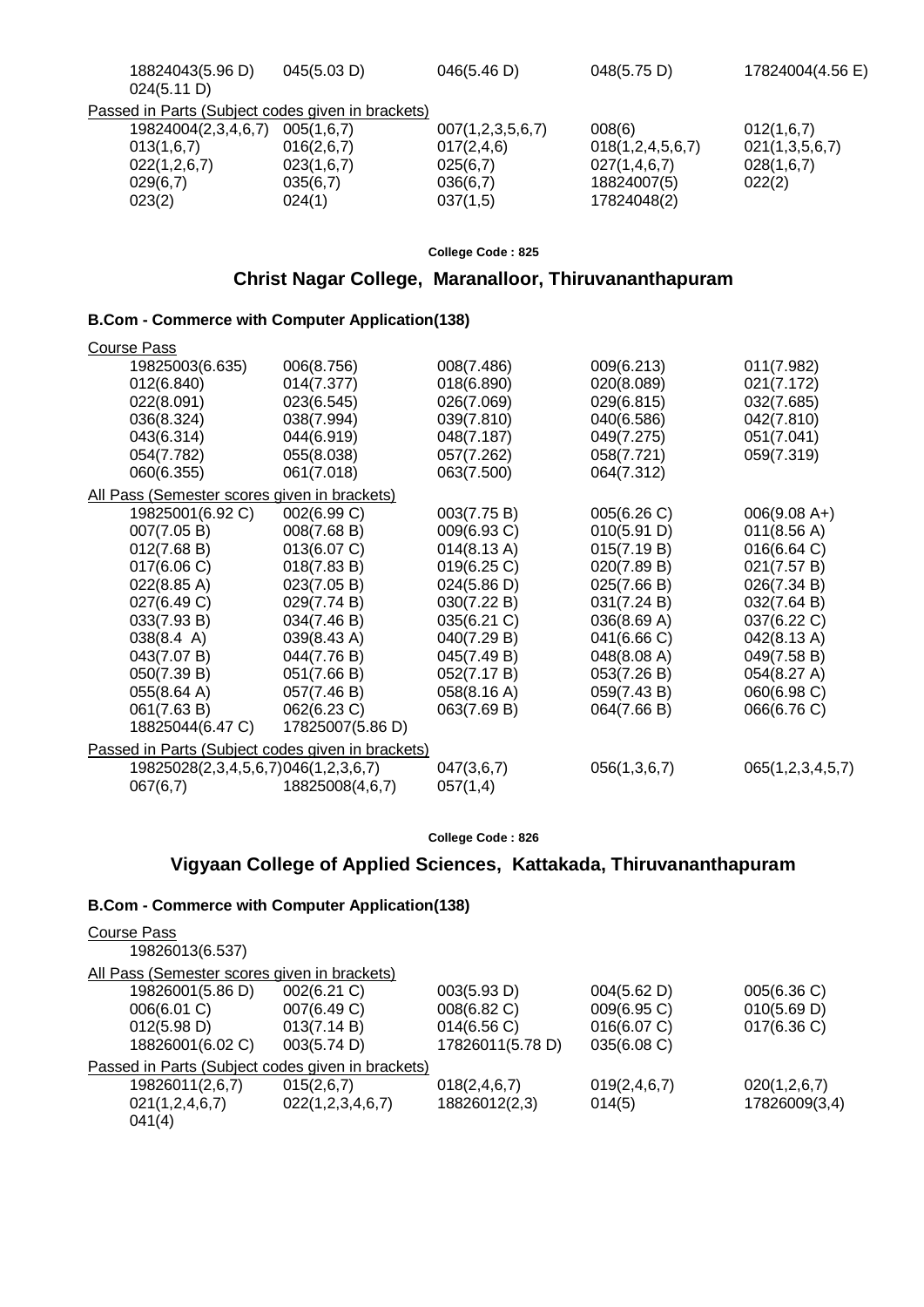# **College of Applied Science, Karthikappally, Alappuzha**

### **B.Com - Commerce with Computer Application(138)**

| <b>Course Pass</b>                                |                  |                  |                       |                  |
|---------------------------------------------------|------------------|------------------|-----------------------|------------------|
| 19827011(6.437)                                   | 029(6.868)       | 031(6.320)       | 033(7.272)            | 18827009(5.489)  |
| 023(5.545)                                        | 027(5.756)       | 039(5.525)       | 17827038(5.572)       |                  |
| All Pass (Semester scores given in brackets)      |                  |                  |                       |                  |
| 19827003(5.79 D)                                  | 004(7.56 B)      | 005(6.16 C)      | $007(8.23 \text{ A})$ | 008(6.76 C)      |
| 009(7.82 B)                                       | 011(7.79 B)      | 012(5.78 D)      | 019(6.28 C)           | 020(7.96 B)      |
| 023(6.85 C)                                       | 029(7.47 B)      | 031(7.92 B)      | 033(8.07 A)           | 034(7.18 B)      |
| 035(6.72 C)                                       | 051(6.36 C)      | 052(6.37 C)      | 054(6.12 C)           | 055(7.1 B)       |
| 059(6.03 C)                                       | 18827009(6.1 C)  | 019(5.91 D)      | 023(6.26 C)           | $027(6.5)$ C)    |
| 032(5.86 D)                                       | 039(6.27 C)      | 040(5.87 D)      | 043(5.65 D)           | 065(5.22 D)      |
| 17827038(5.63 D)                                  | 045(6.2 C)       |                  |                       |                  |
| Passed in Parts (Subject codes given in brackets) |                  |                  |                       |                  |
| 19827001(1,2,3,4,6,7)002(2,6)                     |                  | 006(2,6,7)       | 013(2,3,4,6,7)        | 014(2,6,7)       |
| 017(2,6)                                          | 021(2,6,7)       | 022(1,2,4,5,6,7) | 025(2,6,7)            | 026(1,2,3,4,6,7) |
| 028(1,2,3,4,6,7)                                  | 032(1,2,3,5,6,7) | 036(2,6,7)       | 037(6)                | 038(6,7)         |
| 039(6,7)                                          | 040(6,7)         | 041(6)           | 042(2,3,6,7)          | 043(6,7)         |
| 045(2,6,7)                                        | 046(6,7)         | 047(1,3,6,7)     | 048(3,6,7)            | 050(1,2,3,5,6,7) |
| 053(6,7)                                          | 056(6)           | 058(1,2,3,5,6,7) | 18827008(2)           | 010(1,2)         |
| 015(2)                                            | 021(1,2,4,5)     | 035(1,2)         | 036(2)                | 038(1,2)         |
| 049(1,2)                                          | 17827009(2)      | 010(3)           | 014(3, 4, 5)          | 031(3)           |
| 042(2,3,4)                                        | 060(2,3,4,5)     |                  |                       |                  |

**College Code : 828**

# **Grace International Academy,Punalur, , Kollam**

### **B.Com - Commerce with Computer Application(138)**

| All Pass (Semester scores given in brackets)      |                |                |
|---------------------------------------------------|----------------|----------------|
| 19828004(6.88 C)                                  |                |                |
| Passed in Parts (Subject codes given in brackets) |                |                |
| 19828001(1,3,4,6,7) 002(1,3,4,6,7)                | 005(2,3,5,6,7) | 006(2,3,4,6,7) |

**College Code : 830**

# **Travancore Arts and Science College, Madathara, Thiruvananthapuram**

| All Pass (Semester scores given in brackets)      |                |                    |                  |                  |
|---------------------------------------------------|----------------|--------------------|------------------|------------------|
| 19830001(6.75 C)                                  | $004(6.01)$ C) | 009(5.88 D)        | 010(5.57 D)      | $011(6.7)$ C)    |
| Passed in Parts (Subject codes given in brackets) |                |                    |                  |                  |
| 19830002(4,6,7)                                   | 003(4.6.7)     | 005(1,2,3,4,6,7)   | 006(1,2,3,4,6,7) | 007(1,2,3,4,6,7) |
| 012(2,3,4,6,7)                                    | 013(3,6,7)     | 014(3, 4, 5, 6, 7) | 015(2,3,4,6,7)   |                  |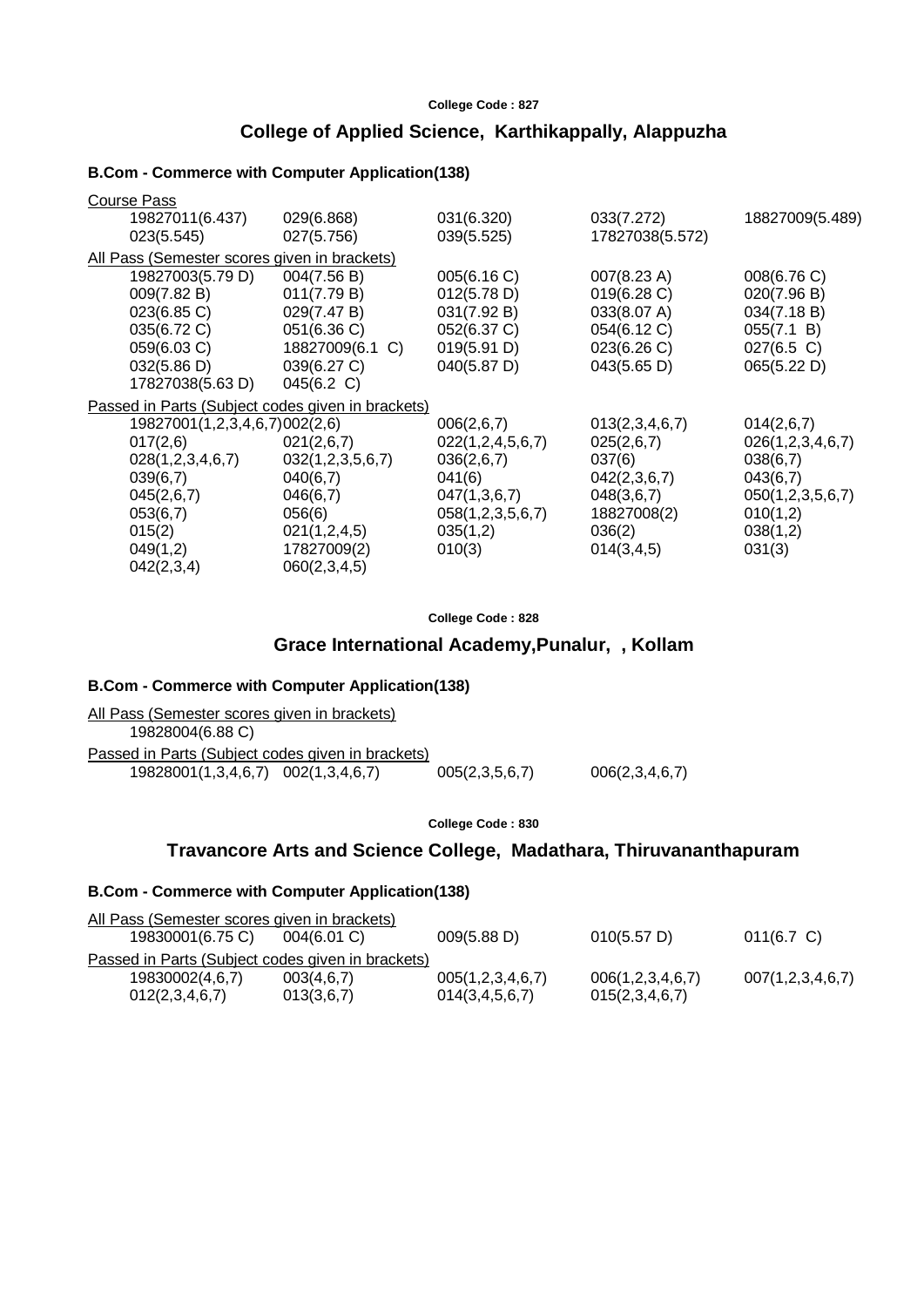# **Sree Narayana Guru College of Advanced Studies, Punalur, Kollam**

### **B.Com - Commerce with Computer Application(138)**

| <b>Course Pass</b>                                |                      |                |              |                  |
|---------------------------------------------------|----------------------|----------------|--------------|------------------|
| 19890003(6.285)                                   | 007(7.568)           | 020(5.902)     | 023(7.206)   | 027(6.835)       |
| 030(6.395)                                        | 032(6.560)           | 036(6.467)     | 037(6.897)   | 040(8.341)       |
| 043(6.527)                                        | 18890017(5.011)      |                |              |                  |
| All Pass (Semester scores given in brackets)      |                      |                |              |                  |
| 19890001(6.41 C)                                  | 002(6.28 C)          | 003(6.46 C)    | 004(5.52 D)  | 006(6.66 C)      |
| 007(7.55 B)                                       | 009(5.32 D)          | 010(6.68)      | 012(6.46)    | 013(5.86 D)      |
| 014(6.54)                                         | 016(5.97 D)          | 020(6.31 C)    | 023(7.92 B)  | 026(5.79 D)      |
| 027(7.66 B)                                       | 028(5.76 D)          | 029(6.1 C)     | 030(7.23 B)  | 031(6.12 C)      |
| 032(6.67 C)                                       | $033(6.4 \text{ C})$ | 034(6.04 C)    | 036(5.99 D)  | 037(7.25 B)      |
| 038(6.33 C)                                       | 040(8.06 A)          | 041(5.79 D)    | 042(6.5 C)   | 043(7.05 B)      |
| 044(6.15 C)                                       | 18890017(5.76 D)     |                |              |                  |
| Passed in Parts (Subject codes given in brackets) |                      |                |              |                  |
| 19890011(1,2,4,6,7)                               | 017(3, 4, 6, 7)      | 019(2,3,4,6,7) | 021(2,4,6,7) | 022(1,2,4,5,6,7) |
| 18890006(3,4)                                     | 027(4)               |                |              |                  |
| SUSPECTED MALPRACTICE                             |                      |                |              |                  |
| 19890008()                                        | 015()                |                |              |                  |

**College Code : 893**

# **Muslim Association College of Arts and Science, Panavoor, Thiruvananthapuram**

#### **B.Com - Commerce with Computer Application(138)**

| Course Pass                                  |                                                   |                       |              |                  |
|----------------------------------------------|---------------------------------------------------|-----------------------|--------------|------------------|
| 19893003(6.736)                              | 011(7.802)                                        |                       |              |                  |
| All Pass (Semester scores given in brackets) |                                                   |                       |              |                  |
| 19893002(6.06 C)                             | 003(6.87 C)                                       | 004(5.86 D)           | 006(5.79 D)  | 007(5.75 D)      |
| 008(6.72 C)                                  | 009(6.18 C)                                       | 011(8.36 A)           | 014(6.19 C)  | 016(5.41 D)      |
| 024(5.52 D)                                  | 027(5.36 D)                                       | 031(5.71 D)           | 032(6.24 C)  | 18893004(5.95 D) |
| 006(5.09 D)                                  | 011(5.49 D)                                       | $012(5.87 \text{ D})$ | 014(6.18)    | 019(5.69 D)      |
| $027(5.67 \text{ D})$                        | 17893016(5.8 D)                                   |                       |              |                  |
|                                              | Passed in Parts (Subject codes given in brackets) |                       |              |                  |
| 19893001(1,3,4,6,7)                          | 005(2,3,4,5,6,7)                                  | 012(4,5,6,7)          | 013(4,6,7)   | 018(1,6,7)       |
| 021(6)                                       | 022(6)                                            | 029(2,3,6,7)          | 033(2,3,6,7) | 034(1,2,3,5,6,7) |
| 18893003(2,3)                                |                                                   |                       |              |                  |

### **College Code : 894**

# **College of Applied Science, Kalanjoor, Pathanamthitta**

| Course Pass                                  |                  |                 |                  |             |
|----------------------------------------------|------------------|-----------------|------------------|-------------|
| 19894001(5.888)                              | 003(6.312)       | 17894003(5.397) | 012(5.683)       |             |
| All Pass (Semester scores given in brackets) |                  |                 |                  |             |
| 19894001(6.34 C)                             | $003(6.55)$ C)   | 005(5.83 D)     | 006(6.02 C)      | 010(5.57 D) |
| 012(5.89 D)                                  | 019(5.69 D)      | 021(5.81 D)     | 18894001(5.73 D) | 022(6.19 C) |
| 026(5.68 D)                                  | 17894003(5.94 D) | 012(6.36)       | 029(5.56 D)      | 036(4.91 E) |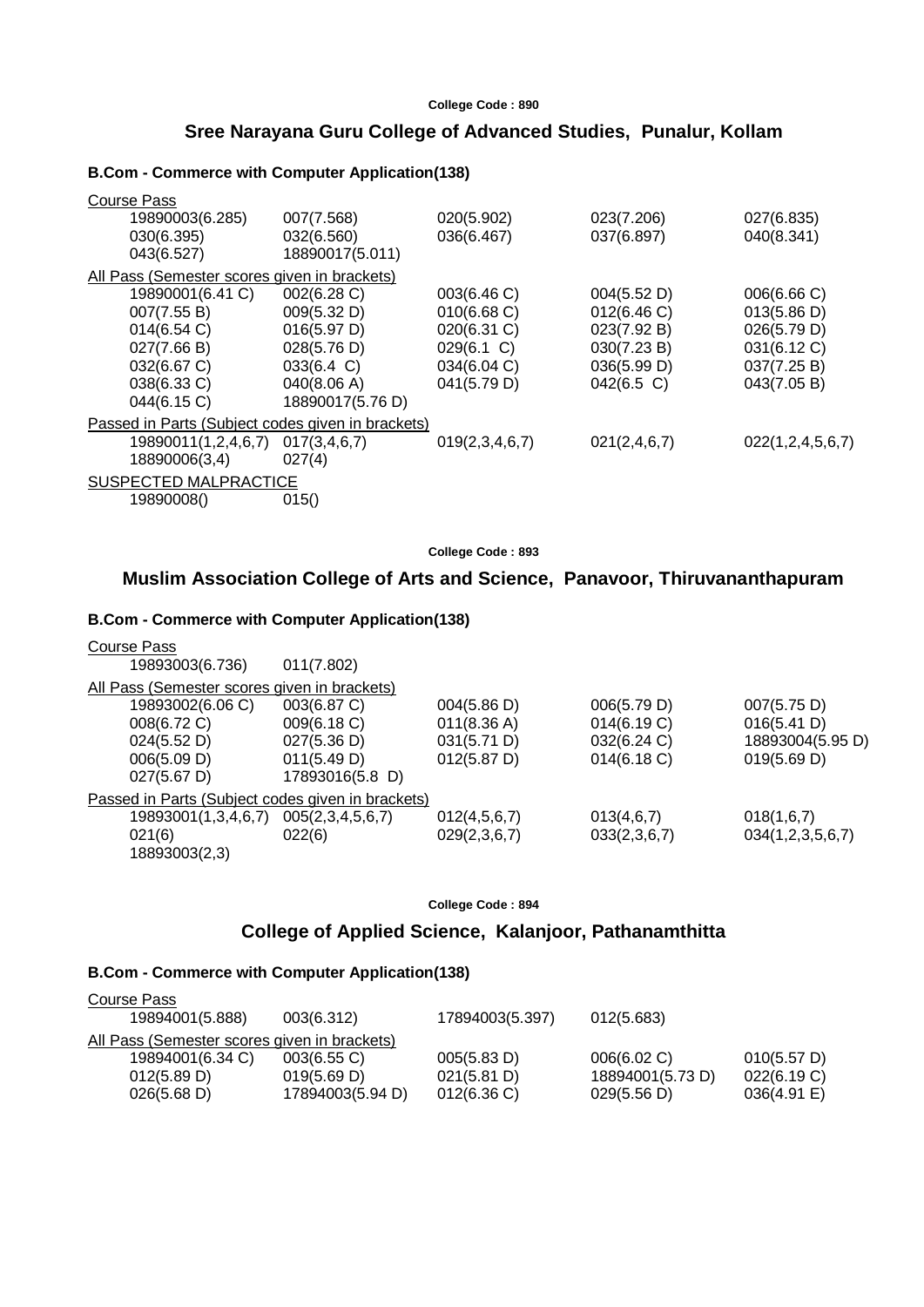|                       | Passed in Parts (Subject codes given in brackets) |                  |                  |             |  |
|-----------------------|---------------------------------------------------|------------------|------------------|-------------|--|
|                       | 19894002(1,2,4,5,6,7)004(2,3,4,6,7)               | 015(2,3,4,5,6,7) | 016(3,6,7)       | 020(6,7)    |  |
| 022(1,2,3,4,6,7)      | 024(2,3,6,7)                                      | 025(1,2,3,6,7)   | 027(2,3,4,5,6,7) | 18894009(2) |  |
| 014(1.2)              | 017(2)                                            | 17894028(2)      |                  |             |  |
| SUSPECTED MALPRACTICE |                                                   |                  |                  |             |  |
| 19894007()            | 008()                                             | 014()            | 17894017()       | 044()       |  |

# **UIT, Paravur, Kollam**

### **B.Com - Commerce with Computer Application(138)**

| Course Pass                                       |                |                |                |             |
|---------------------------------------------------|----------------|----------------|----------------|-------------|
| 19910006(6.418)                                   | 007(6.950)     | 030(6.358)     |                |             |
| All Pass (Semester scores given in brackets)      |                |                |                |             |
| 19910001(5.77 D)                                  | 005(6.51 C)    | 006(7.06 B)    | 007(7.09 B)    | 008(6.51 C) |
| 012(7.47 B)                                       | 016(6.58)      | $017(6.35)$ C) | 018(6.66 C)    | 021(6.05 C) |
| 022(6.13 C)                                       | 025(6.82)      | 026(6.45 C)    | 027(5.93 D)    | 030(6.82 C) |
| Passed in Parts (Subject codes given in brackets) |                |                |                |             |
| 19910002(1,4,6,7)                                 | 003(4,6)       | 004(1,3,4,6,7) | 009(1,3,4,6,7) | 010(6,7)    |
| 011(6,7)                                          | 013(1,3,4,6,7) | 014(6,7)       | 015(1,3,6,7)   | 019(6,7)    |
| 023(1,4,5,6,7)                                    | 024(3,6,7)     | 028(1,3,4,6,7) | 029(4,6,7)     | 18910010(1) |
| 031(1,2)                                          |                |                |                |             |
|                                                   |                |                |                |             |

**College Code : 952**

# **UIT, Mulamkadakam, Kollam**

### **B.Com - Commerce with Computer Application(138)**

| Course Pass                                       |                 |                    |                    |                  |
|---------------------------------------------------|-----------------|--------------------|--------------------|------------------|
| 19952004(7.096)                                   | 011(6.927)      | 027(7.534)         | 031(7.599)         | 043(6.303)       |
| All Pass (Semester scores given in brackets)      |                 |                    |                    |                  |
| 19952003(5.88 D)                                  | 004(6.92 C)     | 005(5.91 D)        | 007(5.63 D)        | $008(5.8)$ D)    |
| 009(5.91 D)                                       | 010(5.58 D)     | 011(6.64)          | 012(5.66 D)        | 013(5.33 D)      |
| 014(6.32 C)                                       | 015(6.19 C)     | 017(7.03 B)        | 018(7.09 B)        | 020(6.99 C)      |
| 021(6.46 C)                                       | 022(6.37 C)     | 023(7.3 B)         | 027(7.73 B)        | 029(6.54 C)      |
| 031(8.03 A)                                       | 034(6.41 C)     | 038(6.06 C)        | 039(7.3 B)         | 042(5.64 D)      |
| 043(6.26 C)                                       |                 |                    |                    |                  |
| Passed in Parts (Subject codes given in brackets) |                 |                    |                    |                  |
| 19952001(1,2,4,5,6,7)002(4,5,6,7)                 |                 | 006(1, 2, 4, 6, 7) | 016(1, 2, 4, 6, 7) | 019(1,2,3,4,6,7) |
| 024(1,2,4,6,7)                                    | 025(1,3,4,6,7)  | 026(1, 2, 4, 6, 7) | 028(6,7)           | 030(1,2,4,6,7)   |
| 032(6)                                            | 033(1,3,4,6,7)  | 035(6)             | 036(4,6,7)         | 040(4,6,7)       |
| 041(2,3,4,6,7)                                    | 18952016(4,6,7) | 17952021(3)        |                    |                  |
|                                                   |                 |                    |                    |                  |

**College Code : 955**

# **UIT, Pathanapuram, Kollam**

| Course Pass                                  |             |                       |                |             |
|----------------------------------------------|-------------|-----------------------|----------------|-------------|
| 19955003(7.159)                              | 009(7.588)  | 010(6.654)            | 023(6.674)     | 038(6.095)  |
| All Pass (Semester scores given in brackets) |             |                       |                |             |
| 19955001(5.59 D)                             | 002(6.66)   | $003(8.28 \text{ A})$ | $004(6.78)$ C) | 005(7.36 B) |
| 008(7.5 B)                                   | 009(8.27 A) | 010(7.31 B)           | 011(7.43 B)    | 013(7.7 B)  |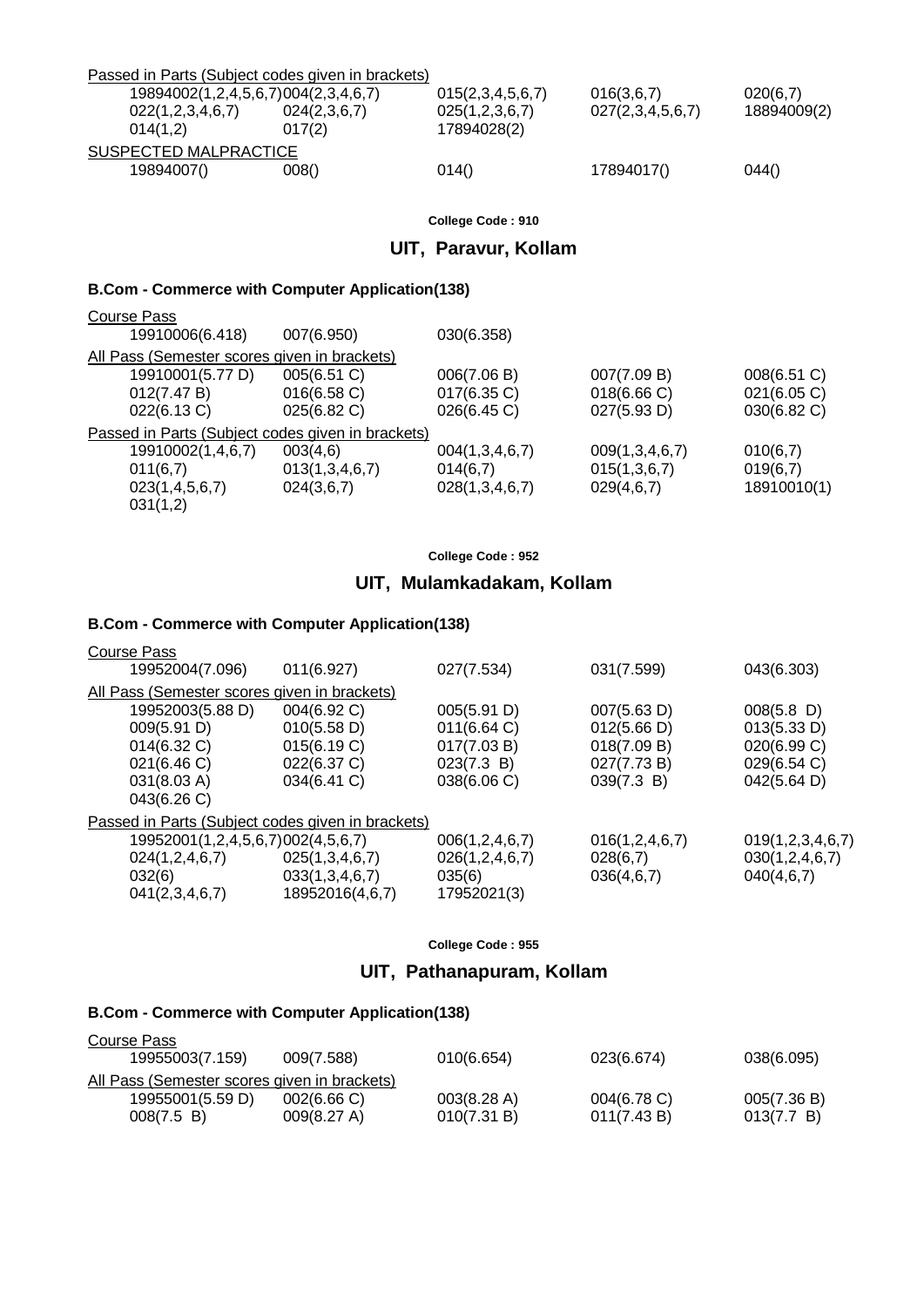| 026(5.96 D)      |
|------------------|
| 035(6.92 C)      |
|                  |
|                  |
| 024(3,4,5,6,7)   |
| 036(1,2,3,4,6,7) |
|                  |
|                  |

# **UIT, Pirappancode, Thiruvananthapuram**

# **B.Com - Commerce with Computer Application(138)**

| <b>Course Pass</b>                           |                                                   |                    |                  |              |
|----------------------------------------------|---------------------------------------------------|--------------------|------------------|--------------|
| 19956043(6.482)                              | 051(6.610)                                        | 053(7.625)         | 18956053(5.397)  |              |
| All Pass (Semester scores given in brackets) |                                                   |                    |                  |              |
| 19956002(5.99 D)                             | 003(6.32 C)                                       | 004(5.71 D)        | 005(6.48 C)      | 008(5.56 D)  |
| 010(5.97 D)                                  | 013(6.48 C)                                       | 014(6.76 C)        | 016(5.62 D)      | 017(6.32 C)  |
| 020(6.03 C)                                  | 021(6.57 C)                                       | 026(5.88 D)        | 028(7.5 B)       | 029(6.41 C)  |
| 031(6.93 C)                                  | 032(5.93 D)                                       | 034(5.77 D)        | 038(6.04 C)      | 039(5.95 D)  |
| 041(6.1 C)                                   | 042(6.26 C)                                       | 043(6.37 C)        | 045(5.99 D)      | 047(5.79 D)  |
| 048(6.46 C)                                  | 051(7.05 B)                                       | 053(8.33 A)        | 18956035(5.87 D) | 036(6.67 C)  |
| 053(6.28 C)                                  | 17956019(6.3 C)                                   |                    |                  |              |
|                                              | Passed in Parts (Subject codes given in brackets) |                    |                  |              |
| 19956001(1,2,4,5,6,7)006(2,4,5,6,7)          |                                                   | 007(2, 4, 5, 6, 7) | 009(2,6,7)       | 011(3,6,7)   |
| 012(2, 4, 5, 6, 7)                           | 015(1, 2, 4, 5, 6, 7)                             | 018(2,3,4,5,6,7)   | 019(2,3,6,7)     | 022(4,5,6,7) |
| 023(2,3,4,5,6,7)                             | 024(1,3,4,6,7)                                    | 025(1,3,4,5,6,7)   | 030(6)           | 033(3,5,6,7) |
| 035(6)                                       | 036(1,3,4,5,6,7)                                  | 037(3,4,5,6,7)     | 040(1,3,4,5,6,7) | 044(5,6,7)   |
| 046(5,6,7)                                   | 049(3,6,7)                                        | 050(2, 4, 5, 6, 7) | 052(2,3,5,6,7)   | 18956002(3)  |
| 003(2,4)                                     | 007(5)                                            | 015(3,5)           | 052(3,4,5)       | 056(5)       |
| 17956011(4)                                  | 051(4)                                            |                    |                  |              |
|                                              |                                                   |                    |                  |              |

**College Code : 957**

# **UIT, Alappuzha, Alappuzha**

| Course Pass                                       |                  |                |              |                  |
|---------------------------------------------------|------------------|----------------|--------------|------------------|
| 19957009(6.522)                                   | 014(6.393)       | 015(6.643)     | 018(6.037)   | 033(7.634)       |
| 18957013(5.320)                                   | 019(6.114)       |                |              |                  |
| All Pass (Semester scores given in brackets)      |                  |                |              |                  |
| 19957005(7.92 B)                                  | 008(5.61 D)      | 009(6.87 C)    | 010(5.76 D)  | 011(6.02 C)      |
| 014(7.12 B)                                       | 015(6.62 C)      | 016(6.68 C)    | 017(6.96 C)  | 018(6.52)        |
| 019(6.76)                                         | 020(6.9 C)       | 022(7.13 B)    | 023(6.95 C)  | 026(6.21 C)      |
| 029(6.34 C)                                       | 030(6.03 C)      | 031(6.72 C)    | 032(6.42 C)  | 033(8.04 A)      |
| 034(5.82 D)                                       | 035(5.89 D)      | 036(6.63 C)    | 037(6.71 C)  | $038(5.3)$ D)    |
| 18957013(5.88 D)                                  | $019(6.88)$ C)   | 025(6.15)      |              |                  |
| Passed in Parts (Subject codes given in brackets) |                  |                |              |                  |
| 19957001(6,7)                                     | 002(1,2,3,6,7)   | 006(1,3,4,6,7) | 007(1,3,6,7) | 012(1,2,3,4,6,7) |
| 013(1,2,3,4,6,7)                                  | 021(1,2,3,4,6,7) | 024(1,3,4,6,7) | 025(1,3,4,5) | 027(1,3,4,6,7)   |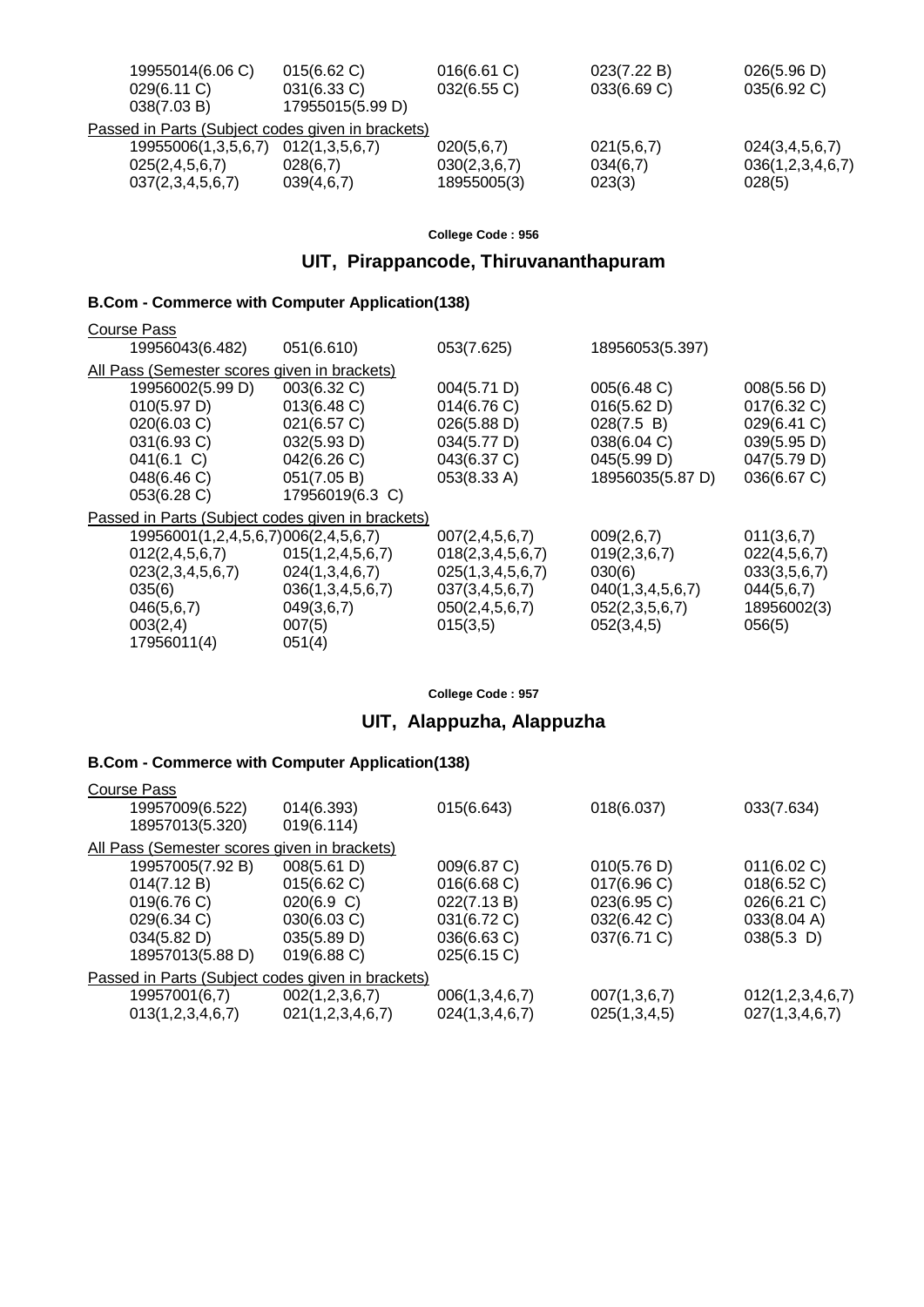# **UIT, Yeroor, Kollam**

### **B.Com - Commerce with Computer Application(138)**

| Course Pass<br>17958037(5.302)                    |                |                  |                |                  |
|---------------------------------------------------|----------------|------------------|----------------|------------------|
| All Pass (Semester scores given in brackets)      |                |                  |                |                  |
| 19958004(5.88 D)                                  | 006(6.26 C)    | 008(6.33 C)      | 011(5.38 D)    | 012(5.99 D)      |
| 018(6.06)                                         | 020(5.43 D)    | 027(6.19 C)      | 029(7.13 B)    | 030(5.78 D)      |
| 032(5.98 D)                                       | $033(5.5)$ D)  | 18958024(5.78 D) | 040(6.18)      | 17958037(6.42 C) |
| Passed in Parts (Subject codes given in brackets) |                |                  |                |                  |
| 19958001(6,7)                                     | 003(1,6,7)     | 005(6,7)         | 007(6,7)       | 009(6,7)         |
| 010(6,7)                                          | 013(1,3,4,6,7) | 014(6,7)         | 015(1,3,4,6,7) | 016(3,6,7)       |
| 017(6,7)                                          | 019(6,7)       | 021(4,6,7)       | 022(6,7)       | 023(6,7)         |
| 024(6,7)                                          | 025(4,6,7)     | 026(3,4,6,7)     | 028(6,7)       | 031(1,4,5,6,7)   |
| 034(1,2,3,4,6,7)                                  |                |                  |                |                  |
|                                                   |                |                  |                |                  |

#### **College Code : 959**

# **UIT, Kottarakkara, Kollam**

### **B.Com - Commerce with Computer Application(138)**

| <b>B.COM - COMMITTED COMMIT COMPUTER APPROXICATION</b> |                    |                                                   |                |  |  |
|--------------------------------------------------------|--------------------|---------------------------------------------------|----------------|--|--|
|                                                        |                    |                                                   |                |  |  |
| 002(1,2,3,4,5)                                         | 004(1,2,3,4,5)     | 005(1,2,3,4)                                      | 006(1,2,3,4,5) |  |  |
| 009(1,2,3,4,5)                                         | 010(1, 2, 3, 4, 5) | 011(1,2,3,4,5)                                    | 012(1,2,3,4,5) |  |  |
| 014(1,2,3,4,5)                                         | 017(1,2,3,4,5)     | 018(1,2,3,4,5)                                    | 019(1,2,3,4,5) |  |  |
| 021(2,3,4)                                             |                    |                                                   |                |  |  |
|                                                        |                    | Passed in Parts (Subject codes given in brackets) |                |  |  |

#### **College Code : 960**

### **UIT, Karuvatta, Kollam**

| Course Pass                                       |                    |                 |                    |                  |
|---------------------------------------------------|--------------------|-----------------|--------------------|------------------|
| 19960010(6.167)                                   | 031(7.038)         |                 |                    |                  |
| All Pass (Semester scores given in brackets)      |                    |                 |                    |                  |
| 19960002(5.61 D)                                  | 003(5.54 D)        | 004(6.06 C)     | 010(6.15 C)        | 011(5.27 D)      |
| $015(5.8)$ D)                                     | 016(6.24)          | 017(6.87 C)     | 021(5.66 D)        | 026(6.37 C)      |
| $028(5.67 \text{ D})$                             | 029(5.98 D)        | 031(7.71 B)     | 032(6.74 C)        | 18960029(5.57 D) |
| 047(6.19 C)                                       | 17960006(5.76 D)   |                 |                    |                  |
| Passed in Parts (Subject codes given in brackets) |                    |                 |                    |                  |
| 19960001(6,7)                                     | 005(6,7)           | 006(1, 4, 6, 7) | 008(3, 4, 5, 6, 7) | 009(6,7)         |
| 012(1,5,6,7)                                      | 014(3, 4, 5, 6, 7) | 018(1, 4, 6, 7) | 019(6,7)           | 020(6,7)         |
| 022(6,7)                                          | 025(5,6,7)         | 18960003(4)     | 043(3)             | 045(1,3,4)       |
| 048(3, 4, 5)                                      | 049(3)             |                 |                    |                  |
|                                                   |                    |                 |                    |                  |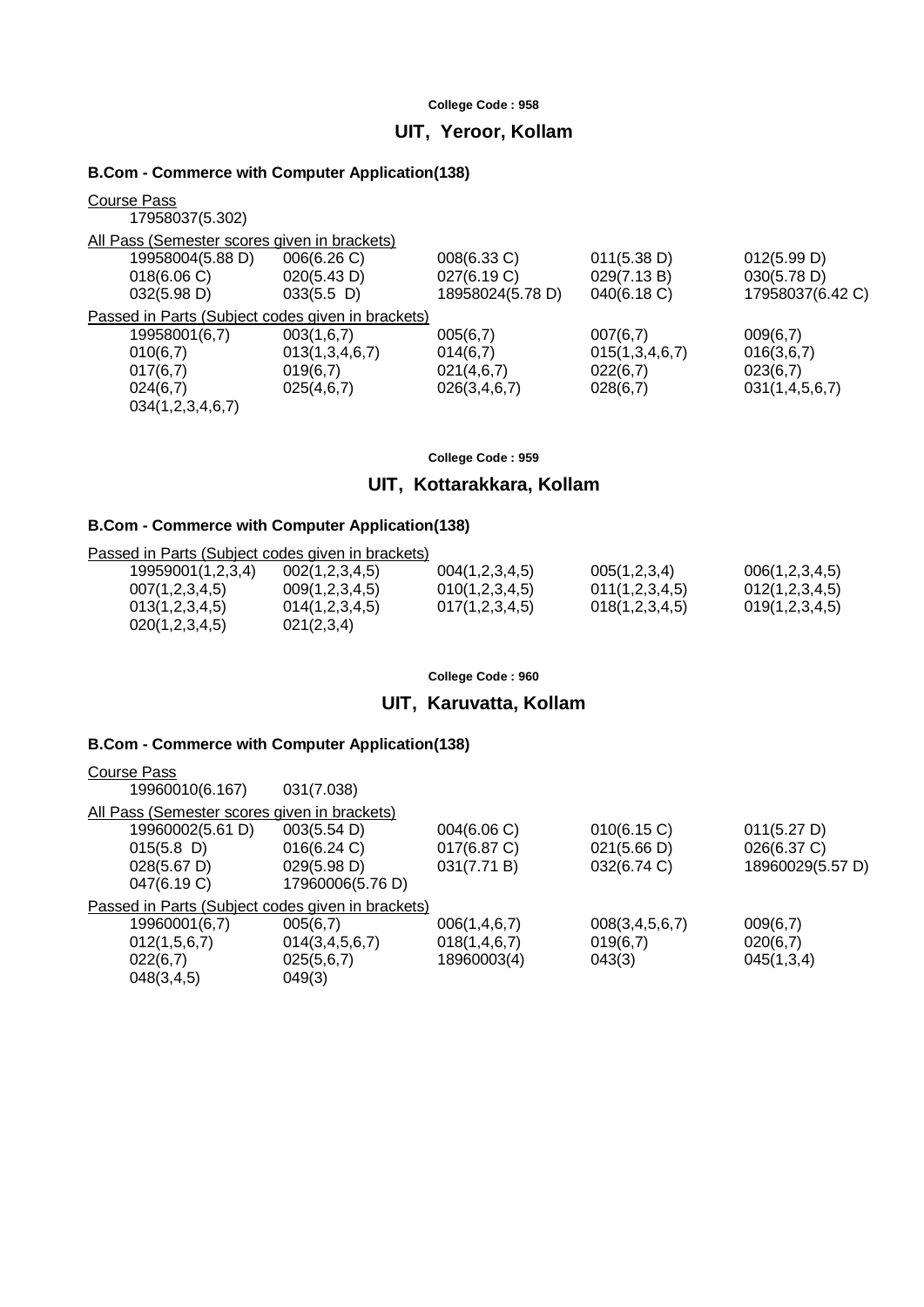# **UIT, Sasthamkotta, Kollam**

### **B.Com - Commerce with Computer Application(138)**

| 19961006(5.655)   |                                                                                                                                                                                                                                 |                                                                                         | 014(6.590)                                                                               |
|-------------------|---------------------------------------------------------------------------------------------------------------------------------------------------------------------------------------------------------------------------------|-----------------------------------------------------------------------------------------|------------------------------------------------------------------------------------------|
| 022(6.830)        |                                                                                                                                                                                                                                 |                                                                                         |                                                                                          |
|                   |                                                                                                                                                                                                                                 |                                                                                         |                                                                                          |
| 19961001(5.66 D)  |                                                                                                                                                                                                                                 |                                                                                         | 008(7.13 B)                                                                              |
| 009(6.7 C)        |                                                                                                                                                                                                                                 |                                                                                         | 016(6.01 C)                                                                              |
| 017(5.35 D)       |                                                                                                                                                                                                                                 |                                                                                         | 023(6.49 C)                                                                              |
| 024(7.22 B)       |                                                                                                                                                                                                                                 |                                                                                         | 024(5.92 D)                                                                              |
| 030(6.26)         |                                                                                                                                                                                                                                 |                                                                                         |                                                                                          |
|                   |                                                                                                                                                                                                                                 |                                                                                         |                                                                                          |
| 19961003(1,2,6,7) |                                                                                                                                                                                                                                 |                                                                                         | 013(6)                                                                                   |
|                   |                                                                                                                                                                                                                                 |                                                                                         |                                                                                          |
|                   | 008(7.027)<br>024(7.368)<br>All Pass (Semester scores given in brackets)<br>004(5.77 D)<br>012(6.14 C)<br>018(5.41 D)<br>18961001(5.71 D)<br>Passed in Parts (Subject codes given in brackets)<br>005(1,2,3,6,7)<br>18961003(3) | 009(6.567)<br>006(5.83 D)<br>014(7.7 B)<br>021(6.67 C)<br>008(5.99 D)<br>010(1,3,4,6,7) | 012(6.013)<br>007(6.06 C)<br>015(7.35 B)<br>022(7.54 B)<br>019(5.95 D)<br>011(1,3,4,6,7) |

#### **College Code : 962**

# **UIT, Thenmala, Kollam**

## **B.Com - Commerce with Computer Application(138)**

| All Pass (Semester scores given in brackets)      |                         |                            |                            |             |
|---------------------------------------------------|-------------------------|----------------------------|----------------------------|-------------|
| 19962002(6.16 C)                                  | 003(7.92 B)             | 004(8.19 A)                | 005(7.65 B)                | 006(7.69 B) |
| $007(6.5)$ C)                                     | 008(7.27 B)             | 009(6.35 C)                | 010(6.33 C)                | 012(6.17 C) |
| $014(6.4 \text{ C})$                              | 016(7.37 B)             | 017(7.02 B)                | 020(5.17 D)                | 023(5.93 D) |
| 18962003(6.24 C)<br>025(6.47 C)                   | 010(5.95 D)             | 012(6.56)                  | 016(6.2 C)                 | 020(5.87 D) |
| Passed in Parts (Subject codes given in brackets) |                         |                            |                            |             |
| 19962001(2,3,4,6,7)<br>022(3,4,5,6,7)             | 011(2,3)<br>17962016(4) | 015(1,2,3,4,5,6)<br>023(4) | 018(2,3,4,5,6,7)<br>027(4) | 021(6,7)    |

**College Code : 963**

# **UIT, Mukhathala, Kollam**

| Course Pass                                       |                    |                    |                    |                    |
|---------------------------------------------------|--------------------|--------------------|--------------------|--------------------|
| 19963015(6.280)                                   | 034(6.705)         | 17963006(5.117)    | 044(5.068)         |                    |
| All Pass (Semester scores given in brackets)      |                    |                    |                    |                    |
| 19963001(6.3 C)                                   | 003(6.4 C)         | 004(6.63 C)        | 011(5.64 D)        | 012(6.09 C)        |
| 013(6.2 C)                                        | 015(6.28)          | 016(6.58)          | 017(6.44 C)        | 019(5.48 D)        |
| 020(5.6)                                          | 021(5.88 D)        | 022(6.16 C)        | 023(7.06 B)        | 027(5.35 D)        |
| $031(5.5)$ D)                                     | 032(5.16 D)        | 033(6.09 C)        | 034(6.17 C)        | 035(5.34 D)        |
| 037(4.96)                                         | $038(5.1)$ D)      | 039(5.34 D)        | $040(5.1)$ D)      | 041(5.09 D)        |
| 042(5.54 D)                                       | 043(5.43 D)        | 045(5.29 D)        | 046(5.94 D)        | 18963034(5.36 D)   |
| 17963006(5.93 D)                                  | 012(5.76 D)        | 025(5.16 D)        | $036(5.7)$ D)      | 040(5.73 D)        |
| 043(5.14 D)                                       | 044(5.96 D)        |                    |                    |                    |
| Passed in Parts (Subject codes given in brackets) |                    |                    |                    |                    |
| 19963002(2,3,5,6,7)                               | 005(2, 4, 5, 6, 7) | 006(2,5,6,7)       | 007(2,5,6,7)       | 008(1, 2, 5, 6, 7) |
| 009(2, 4, 5, 6, 7)                                | 010(2,5,6,7)       | 014(2, 4, 5, 6, 7) | 018(2, 4, 5, 6, 7) | 024(2,3,4,5,6,7)   |
| 025(2,3,5,6,7)                                    | 026(1, 2, 5, 6, 7) | 028(2,5,6,7)       | 029(2,5,6,7)       | 030(2,3,4,5,6,7)   |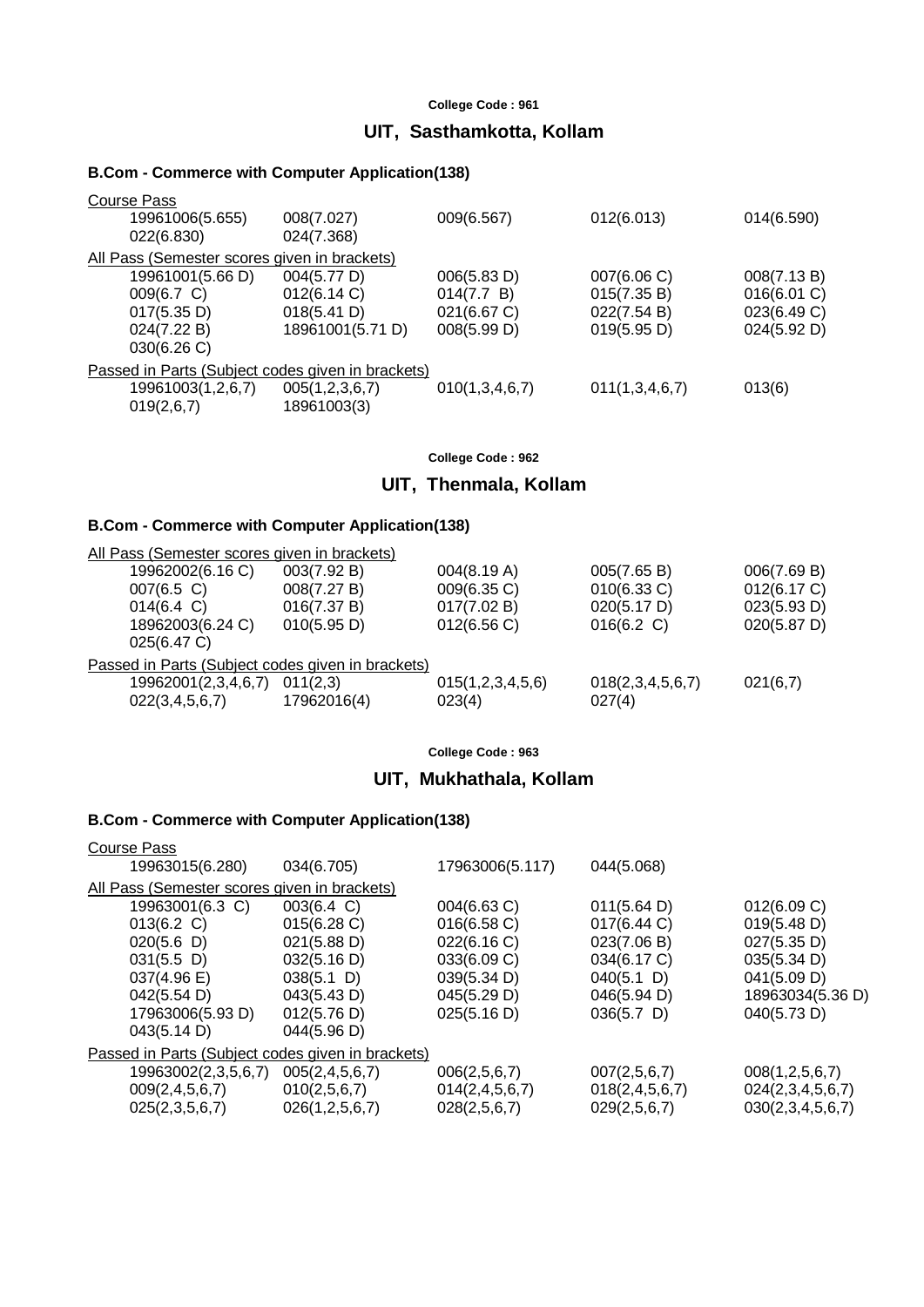18963040()

### **College Code : 964**

### **UIT, Mannar, Alappuzha**

#### **B.Com - Commerce with Computer Application(138)**

| Course Pass                                       |                   |               |                  |                 |  |
|---------------------------------------------------|-------------------|---------------|------------------|-----------------|--|
| 19964007(6.895)                                   | 009(6.690)        | 016(6.376)    | 019(7.563)       | 17964029(5.674) |  |
| All Pass (Semester scores given in brackets)      |                   |               |                  |                 |  |
| 19964001(5.5 D)                                   | 002(5.88 D)       | $003(5.3)$ D) | 004(7.26 B)      | 005(6.21)       |  |
| 006(6.15 C)                                       | 007(7.28 B)       | 008(6.13 C)   | 009(7.01 B)      | 010(6.36)       |  |
| 011(5.89 D)                                       | 012(6.69 C)       | 013(7.41 B)   | 015(6.56 C)      | 016(7.16 B)     |  |
| 017(6.06)                                         | $018(6.33)$ C)    | 019(7.81 B)   | $020(6.22)$ C)   | 021(5.93 D)     |  |
| 022(6.36)                                         | 023(5.86 D)       | 024(5.76 D)   | 025(6.68)        | 026(6.24 C)     |  |
| $027(6.28)$ C)                                    | 028(6.53 C)       | 029(6.21 C)   | $030(6.7)$ C)    | 032(6.04 C)     |  |
| $033(6.34)$ C)                                    | 034(6.75 C)       | 035(6.15 C)   | 18964042(6.56 C) | 044(6.33 C)     |  |
| 17964004(6.11 C)                                  | 029(6.21 C)       | 031(5.91 D)   | 036(5.98 D)      | $037(5.9)$ D)   |  |
| $039(6 \quad C)$                                  | 041(6.24 C)       |               |                  |                 |  |
| Passed in Parts (Subject codes given in brackets) |                   |               |                  |                 |  |
| 19964014(5,6,7)                                   | 18964012(1,2,4,7) | 17964012(2)   | 014(2,3,4)       |                 |  |

**College Code : 965**

# **UIT, Mannady, Pathanamthitta**

### **B.Com - Commerce with Computer Application(138)**

| Course Pass                                       |                    |                       |                  |                  |
|---------------------------------------------------|--------------------|-----------------------|------------------|------------------|
| 19965004(5.741)                                   | 007(6.845)         | 015(6.658)            | 018(7.026)       | 18965014(5.218)  |
| All Pass (Semester scores given in brackets)      |                    |                       |                  |                  |
| 19965001(5.71 D)                                  | 003(5.96 D)        | 004(6.48 C)           | 007(8.22 A)      | 010(6.78 C)      |
| 011(6.41)                                         | 012(6.21 C)        | 014(5.56 D)           | 015(7.63 B)      | 016(7.39 B)      |
| 018(7.75 B)                                       | 18965002(5.86 D)   | 007(6.57 C)           | 014(6.42 C)      | 015(6.27 C)      |
| $016(6.1)$ C)                                     | 018(6.06)          | $019(6.3)$ C)         | 036(6<br>C)      | 17965014(6.37 C) |
| Passed in Parts (Subject codes given in brackets) |                    |                       |                  |                  |
| 19965002(3,4,5,6,7)                               | 005(1, 4, 5, 6, 7) | 006(1, 2, 4, 5, 6, 7) | 009(1,3,4,5,6,7) | 013(2, 4, 6, 7)  |
| 019(2,3,4,5,6,7)                                  | 18965021(2)        | 024(4)                | 035(2,3,4)       |                  |
|                                                   |                    |                       |                  |                  |

**College Code : 966**

### **UIT, Attingal, Thiruvananthapuram**

| Course Pass                                  |             |             |                  |             |
|----------------------------------------------|-------------|-------------|------------------|-------------|
| 19966010(6.971)                              |             |             |                  |             |
| All Pass (Semester scores given in brackets) |             |             |                  |             |
| 19966001(5.45 D)                             | 002(6.39 C) | 004(6.31 C) | 006(5.71 D)      | 007(7.26 B) |
| 008(5.96 D)                                  | 009(5.69 D) | 010(8.15 A) | 014(6.76)        | 015(5.87 D) |
| 016(5.93 D)                                  | 017(6.65)   | 019(5.57 D) | $023(5.9)$ D)    | 026(6.12 C) |
| 027(5.27 D)                                  | 030(5.57 D) | 035(5.69 D) | 038(5.86 D)      | 040(6.31 C) |
| 044(5.85 D)                                  | 045(6.66 C) | 047(6.2 C)  | 18966001(5.69 D) | 008(5.33 D) |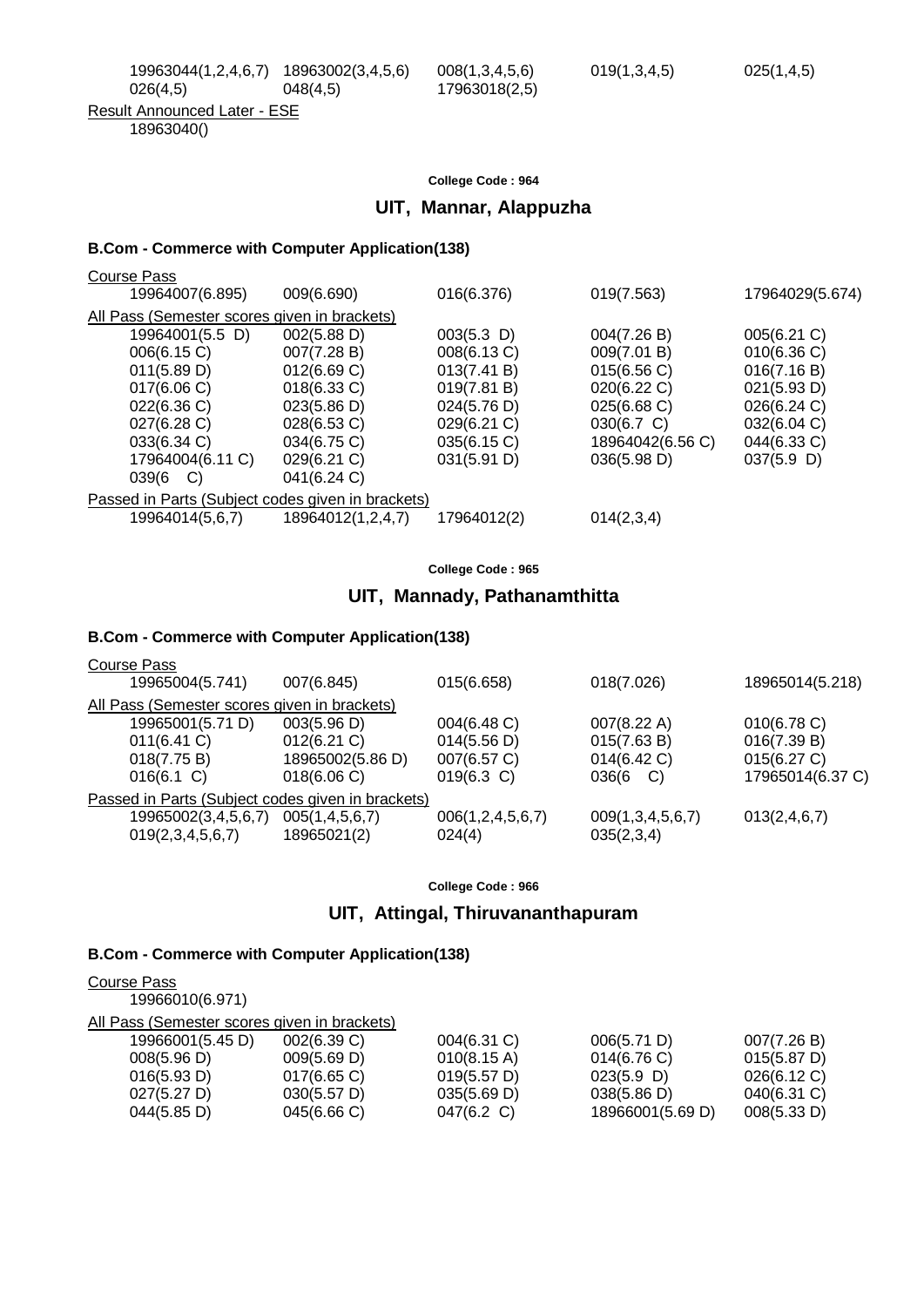| 18966013(5.42 D)                                  | 017(5.03 D)      | 020(5.46 D)      | 17966003(5.49 D) | 005(5.29 D)    |
|---------------------------------------------------|------------------|------------------|------------------|----------------|
| 028(4.86)                                         | $052(4.95)$ E)   |                  |                  |                |
| Passed in Parts (Subject codes given in brackets) |                  |                  |                  |                |
| 19966003(2,4,5,6,7)                               | 018(4.5.6.7)     | 022(1,2,4,5,6,7) | 024(1,2,5,6,7)   | 025(1,2,5)     |
| 032(2,5)                                          | 033(1,2,4,5,6,7) | 036(1,4,5,6,7)   | 039(5)           | 042(1,4,5,6,7) |
| 043(1,2,4,5,6,7)                                  | 046(2,5,6,7)     | 048(2,5)         | 049(5,6,7)       |                |

# **UIT, Vellarada, Thiruvananthapuram**

### **B.Com - Commerce with Computer Application(138)**

| All Pass (Semester scores given in brackets)      |                    |                 |                    |                  |
|---------------------------------------------------|--------------------|-----------------|--------------------|------------------|
| 19967007(6.76 C)                                  | 012(6.88)          | 013(6.26)       | 014(5.98 D)        | 18967010(5.82 D) |
| 029(5.01 D)                                       | 17967006(6.35 C)   | 026(5.95 D)     |                    |                  |
| Passed in Parts (Subject codes given in brackets) |                    |                 |                    |                  |
| 19967001(6,7)                                     | 002(6,7)           | 003(4,6,7)      | 004(1,2,6,7)       | 005(6,7)         |
| 006(6,7)                                          | 008(1, 2, 4, 6, 7) | 009(2, 4, 6, 7) | 010(1, 2, 4, 6, 7) | 011(1,2,3,4,6,7) |
| 015(2,3,4,6,7)                                    | 016(2,6,7)         | 017(2,6,7)      | 18967001(6,7)      | 013(3)           |
| 014(2,4)                                          | 018(4)             | 17967002(3,4,5) |                    |                  |
|                                                   |                    |                 |                    |                  |

**College Code : 985**

# **UIT, Azhoor, Chirayinkeezh, Thiruvananthapuram**

### **B.Com - Commerce with Computer Application(138)**

| All Pass (Semester scores given in brackets)      |               |             |                |                  |  |
|---------------------------------------------------|---------------|-------------|----------------|------------------|--|
| 19985001(6.09 C)                                  | 002(6.33 C)   | 006(6.17 C) | 008(6.41 C)    | 009(6.36)        |  |
| 011(7.07 B)                                       | 012(7.17 B)   | 015(6.56 C) | $017(6.51)$ C) | 18985020(5.72 D) |  |
| 026(6.64)                                         | 035(5.78 D)   | 038(5.48 D) | 039(5.66 D)    | 17985012(5.36 D) |  |
| 013(5.21 D)                                       |               |             |                |                  |  |
| Passed in Parts (Subject codes given in brackets) |               |             |                |                  |  |
| 19985007(1,3,6,7)                                 | 013(4,6,7)    | 014(4,6,7)  | 016(1,3,4,6,7) | 018(1,3,4,6,7)   |  |
| 020(1,3,4,5,6,7)                                  | 17985016(2,4) |             |                |                  |  |
|                                                   |               |             |                |                  |  |

**College Code : 986**

# **UIT, Ittiva,Charuparambu,Chadayamangalam, Kollam**

| All Pass (Semester scores given in brackets)      |                |                  |                  |           |
|---------------------------------------------------|----------------|------------------|------------------|-----------|
| 19986001(5.84 D)                                  | 002(5.66 D)    | $003(5.8)$ D)    | 006(6.09 C)      | 007(6.56) |
| 009(6.76)                                         | $011(6.78)$ C) | 18986006(5.54 D) |                  |           |
| Passed in Parts (Subject codes given in brackets) |                |                  |                  |           |
| 19986004(2,3,5,6,7)                               | 005(6.7)       | 012(1,2,3,4,6,7) | 013(1,2,3,4,6,7) |           |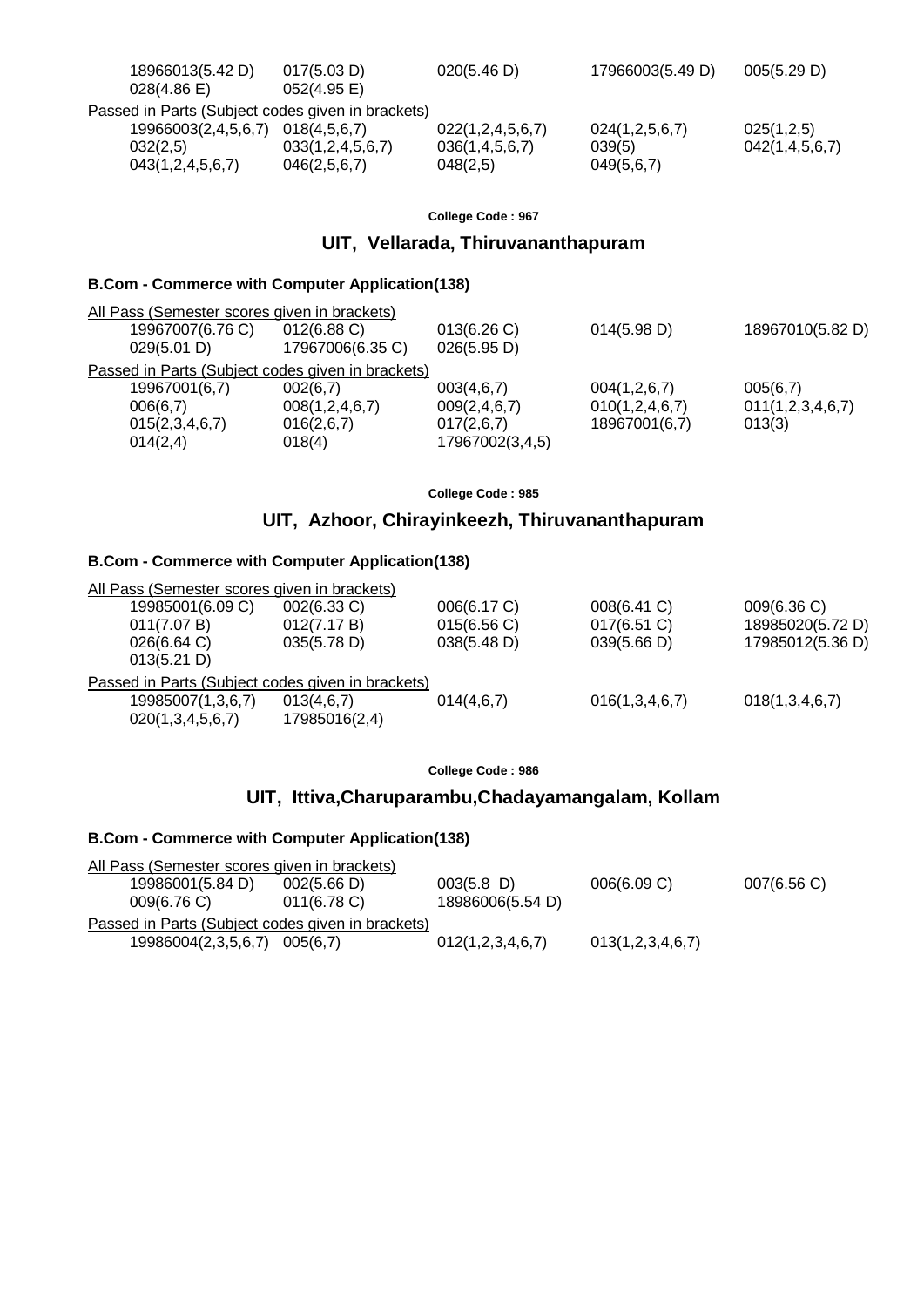# **UIT, Kanjiramkulam,Kovalam, Thiruvananthapuram**

### **B.Com - Commerce with Computer Application(138)**

| All Pass (Semester scores given in brackets) |                |             |             |                |
|----------------------------------------------|----------------|-------------|-------------|----------------|
| 19987001(6.09 C)                             | $002(6.91)$ C) | 004(7.36 B) | 005(7.86 B) | 006(8.26 A)    |
| $007(6.65)$ C)                               | 008(6.39 C)    | 010(7.36 B) | 011(7.21 B) | $013(6.31)$ C) |

**College Code : 988**

### **UIT, Vallakkadavu,Thiruvananthapuram, Thiruvananthapuram**

#### **B.Com - Commerce with Computer Application(138)**

All Pass (Semester scores given in brackets) 17988004(6.16 C) 010(6.19 C)

**College Code : 989**

# **UIT, Aruvikkara, Thiruvananthapuram**

### **B.Com - Commerce with Computer Application(138)**

| All Pass (Semester scores given in brackets)      |                       |                |                       |                  |
|---------------------------------------------------|-----------------------|----------------|-----------------------|------------------|
| 19989002(7.03 B)                                  | $004(6.73 \text{ C})$ | 005(7.74 B)    | $006(8.62 \text{ A})$ | 008(6.22 C)      |
| 010(7.11 B)                                       | 011(6.29 C)           | 013(6.07 C)    | $014(6.1)$ C)         | 016(6.95 C)      |
| $017(6.65)$ C)                                    | 018(6.44 C)           | $020(6.5)$ C)  | 021(6.67 C)           | 023(7.01 B)      |
| 024(7.14 B)                                       | 18989023(5.71 D)      |                |                       |                  |
| Passed in Parts (Subject codes given in brackets) |                       |                |                       |                  |
| 19989001(1,2,4,5,6,7)003(2,4,5,6,7)               |                       | 012(1,2,3,6,7) | 015(1,6,7)            | 019(1,3,4,5,6,7) |
| 022(1,3,5,6,7)                                    |                       |                |                       |                  |

**College Code : 990**

# **UIT, Malayinkeezh, Kattakkada, Thiruvananthapuram**

| <b>Course Pass</b>                                |                  |                    |             |                |
|---------------------------------------------------|------------------|--------------------|-------------|----------------|
| 19990024(5.898)                                   | 026(6.676)       |                    |             |                |
| All Pass (Semester scores given in brackets)      |                  |                    |             |                |
| 19990002(6.56 C)                                  | 015(6.47 C)      | 021(6.98 C)        | 023(7.55 B) | $024(5.7)$ D)  |
| 026(6.94)                                         | 18990017(5.99 D) | 024(5.77 D)        |             |                |
| Passed in Parts (Subject codes given in brackets) |                  |                    |             |                |
| 19990003(4,6,7)                                   | 005(3,4,6,7)     | 006(1,3,5,6,7)     | 007(6,7)    | 008(6,7)       |
| 011(5,6,7)                                        | 013(3,4,5,6,7)   | 016(3, 4, 5, 6, 7) | 017(6)      | 018(1,2,5,6,7) |
| 019(4,5,6,7)                                      | 020(5,6,7)       | 022(6)             | 027(5,6,7)  | 18990002(4)    |
| 019(4)                                            | 020(4)           | 17990003(4)        |             |                |